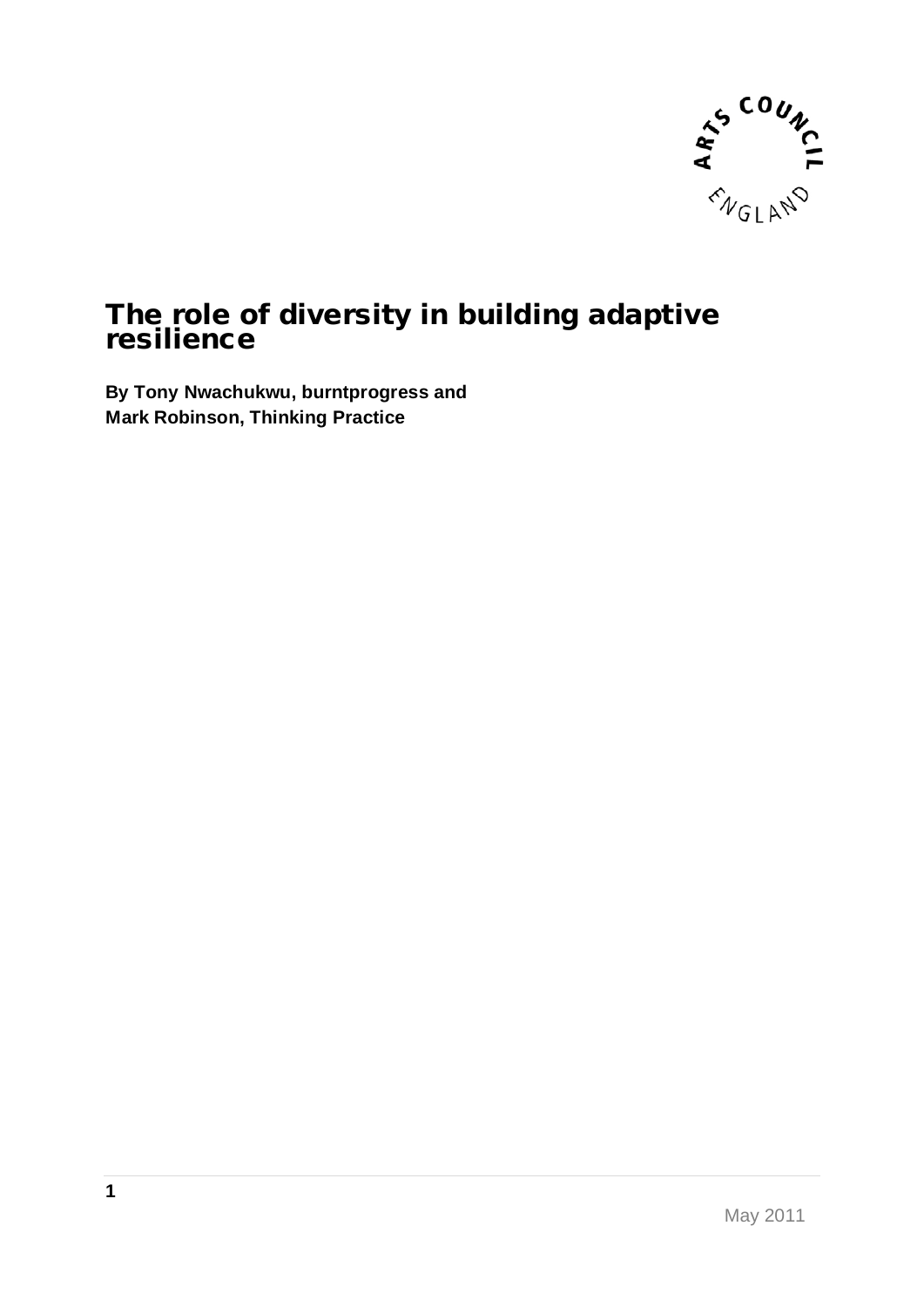# **Contents**

| 1 <sub>1</sub> |  |
|----------------|--|
| 2.             |  |
| 3.             |  |
|                |  |
|                |  |
|                |  |
|                |  |
|                |  |
|                |  |
|                |  |
|                |  |
|                |  |
|                |  |
| 4.             |  |
| 5.             |  |
| 6.             |  |
| 7.             |  |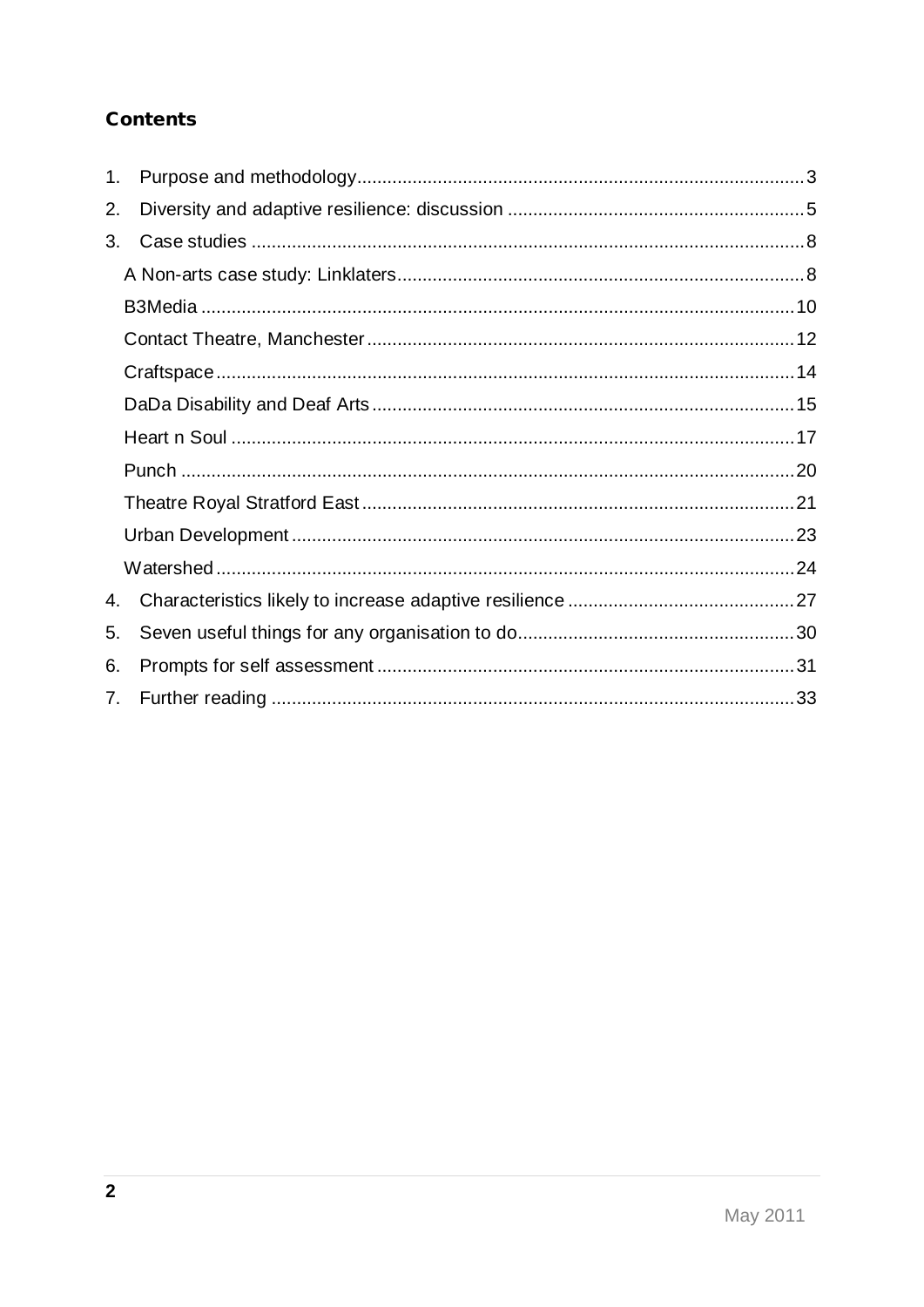# <span id="page-2-0"></span>1. Purpose and methodology

This document aims to support conversations between Arts Council relationship managers and arts organisations, and to support the creative case for diversity in the arts.

The context of this work is threefold: the Arts Council's 10-year strategic framework, *Achieving great art for everyone*, the repositioning of the Arts Council's equality work to what it calls the Creative Case, and finally the Equality Act 2010. These three elements combine to ensure that when the Arts Council talks about diversity it is describing the broadest definition, not only areas of race, gender or disability, for example.

The Arts Council's diversity and equality work is integrated in the framework of *Achieving great art for everyone*. It is informed by the creative case for diversity, which is an arts-driven approach that seeks to find the best approaches to liberating artists from imposed labels by making the discussion first and foremost about quality art.

This document builds on the case for diversity as culturally productive for artists, audiences and communities. It positions diversity as a way to increase the adaptive resilience of organisations, making them less vulnerable to unexpected change. It is designed to support conversations about business planning and Key Performance Indicators, as well as to be useful in the context of ongoing work around equality schemes, which will be required by April 2013.

The key elements are:

- a framework identifying eight characteristics likely to increase the adaptive resilience of organisations, and how embracing diversity can help build these
- a case study from the private sector illustrating the business case for diversity
- a set of case studies of arts organisations that embrace diversity
- 10 key lessons drawn from the research
- a set of questions that may be useful for stimulating discussion within organisations considering the benefits of embracing diversity

'Resilience', 'diversity' and 'diverse' are such bandied-about words, it is worth defining what we mean when we use these terms. 'Adaptive resilience' is used as defined in Mark Robinson's paper *Making adaptive resilience real* (Arts Council England, 2010, p14): 'Adaptive resilience is the capacity to remain productive and true to core purpose and identity whilst absorbing disturbance and adapting with integrity in response to changing circumstances.'

'Diversity' and 'diverse' are predominantly used here in their broadest and most literal sense: to refer to things or people that are not the same, different from each other,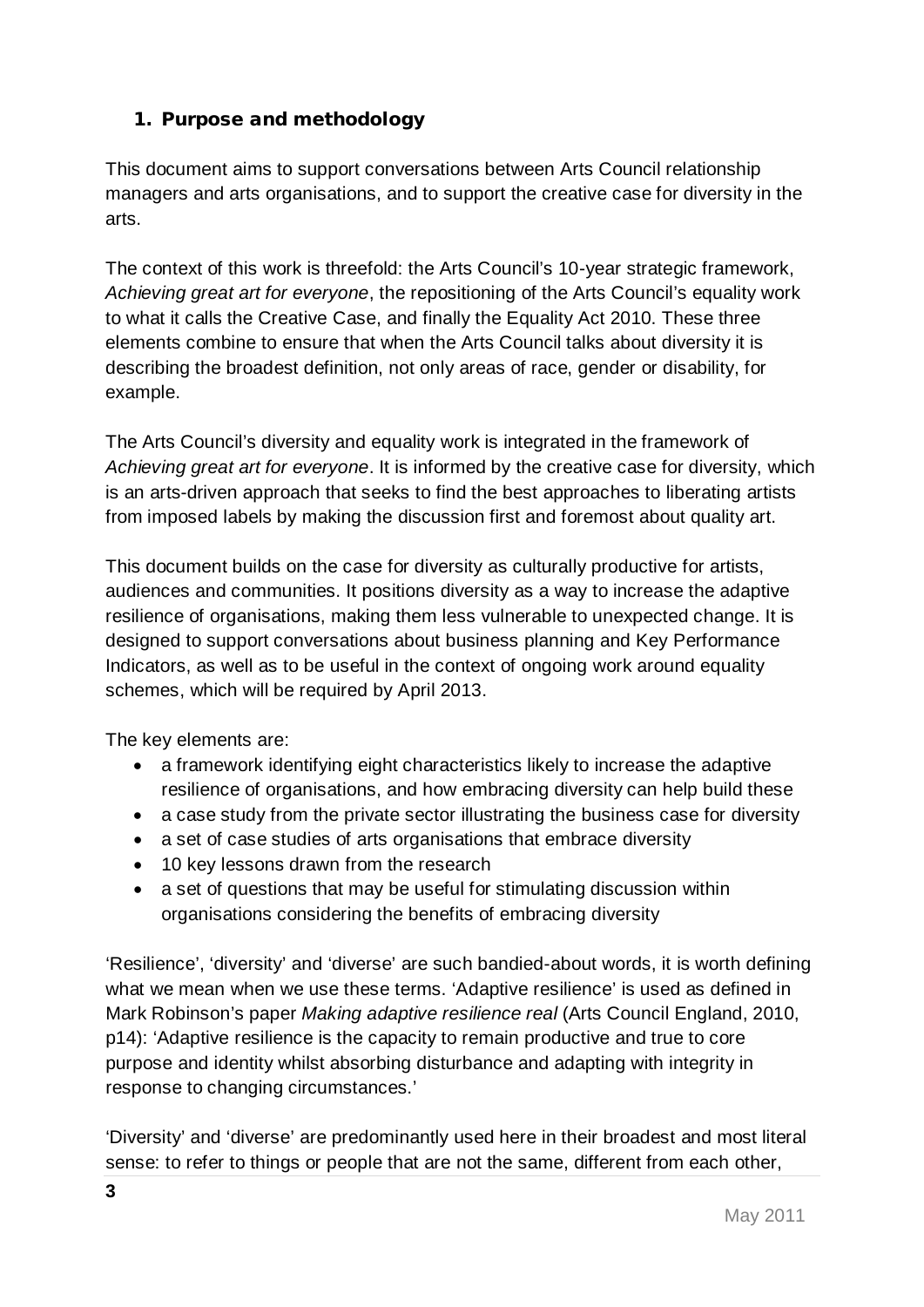divergent, various in nature. This encompasses what might be called specific diversities of particular relevance to Arts Council England's strategic frameworks:

- **Creative diversity** a range of inclusive approaches to the arts and artists *rather than* a single dominant aesthetic, methodology, technology or framework
- **Workforce diversity** an inclusive, representative range of people, with particular reference to gender, race, religion, class, sexuality and education *rather than* a place where people look, sound and think the same as each other
- **Audience or market diversity** markets or audiences for the arts which are inclusive *rather than* excluding any particular groups or communities and different from each other *rather than* essentially very similar to each other.

This framework is based on the eight characteristics of resilient arts organisations identified in *Making adaptive resilience real.* A short literature review looked at the links between diversity and resilience in business, to inform a review of these characteristics. This identified elements you might expect to find, and the potential role of diversity in increasing this aspect of adaptive resilience. This was then complemented with interviews with arts organisations where diversity had been important, and a private sector example. Lessons from these case studies were then built into the final framework.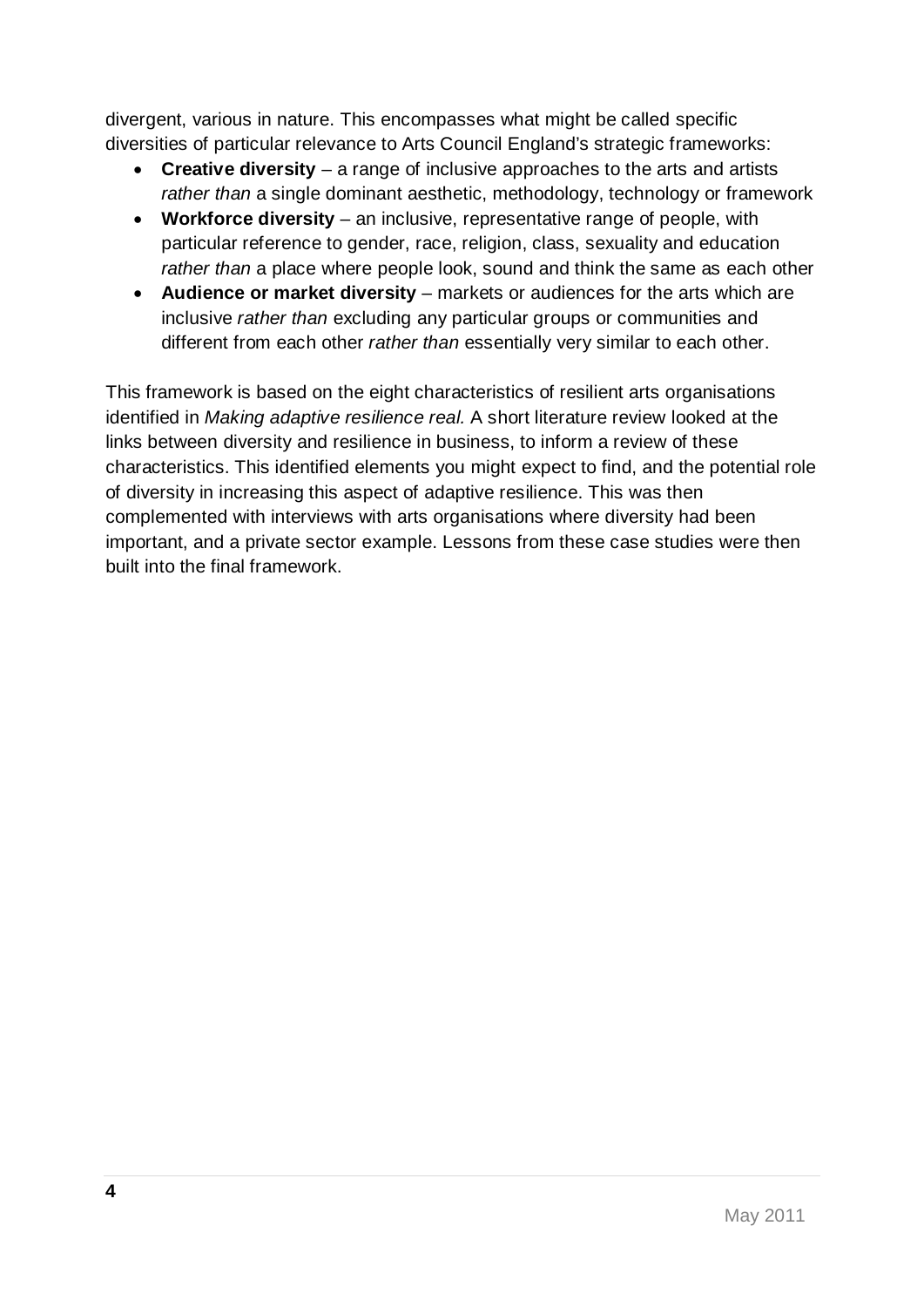# <span id="page-4-0"></span>2. Diversity and adaptive resilience: discussion

*'The more diverse a network, the greater its ability to respond to change,' says the Law of Requisite Variety.[1](#page-4-1)*

This work arose from a 'hunch' that there was some connection between the characteristics of resilient organisations and the embracing of creative diversity. The research suggests that hunch was right, although this is far from an exhaustive study.

We found the creative case to be very similar to the business case for diversity in the private sector. A range of talent provides multiple perspectives, which are ever more important as the world and our culture changes. Nurturing diverse perspectives means nurturing talent from many different sources and backgrounds – so audiences can benefit from the best talent available, rather than that from 'the same old' sources, creating a kind of monoculture.

The Arts Council has supported the sector in many different ways to respond to the need and responsibility to diversify. This has been done through leadership and positive action schemes, through policy initiatives, through the introduction of race and other equality schemes and through creative projects. What is striking about the people we spoke to in researching this paper is the importance of mindset. This is more important than policies and procedures – although this is not to say those are not necessary also.

We would suggest that there are a number of aspects to a mindset which positively embraces and can manage diversity to increase the willingness, skills and resources to adapt while staying true to purpose. The mindset needs to be:

- **Reflective**: Organisations that do not reflect upon themselves and their activity become more vulnerable to change over time. Leaders can encourage a reflective mindset in their teams, taking on board – and sharing – data and views from diverse perspectives. (Reflection within a monoculture can become a self-fulfilling prophecy.) Reflection alone is not enough: people must take necessary actions.
- **Open**: In order to encourage genuine diversity, organisations need to become more open in their approaches, dialogues and thinking. They need to avoid becoming fixed structurally or in their offer, and invite in other views and voices. A non-hierarchical mindset enhances the creative use of diversity. Open, honest dialogue characterises exemplar organisations.

<span id="page-4-1"></span> <sup>1</sup> Patti Anklam *Net Work: a practical guide to creating and sustaining networks at work and in the world* (Elsevier, 2007)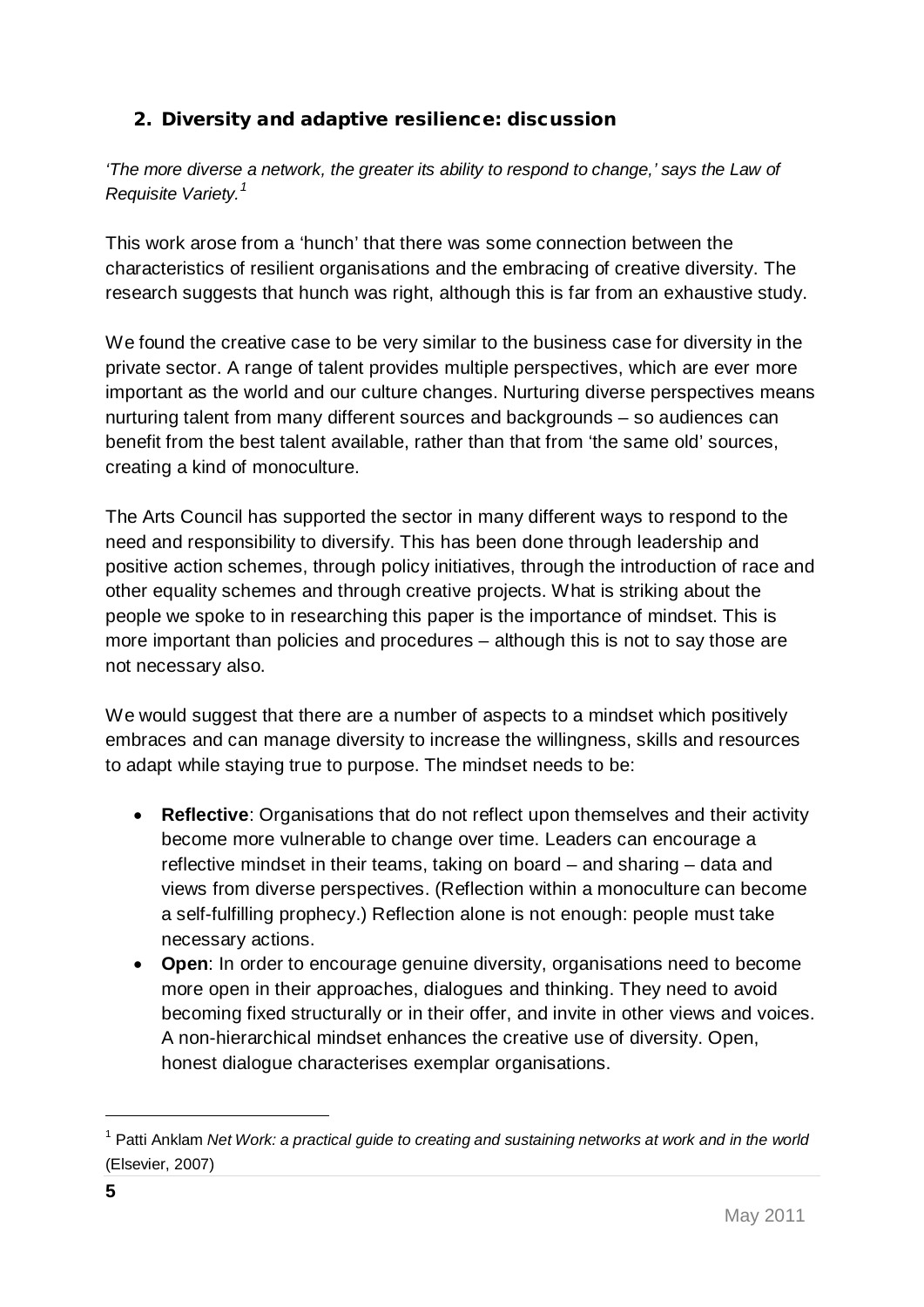- **Adaptive**: Embracing diversity can lead to change in cultures and an adaptive mindset can encourage and manage this. Such a mindset typically makes many small changes in response to ideas and context, rather than, say, big changes every few years. It adapts itself around clear core values and a shared purpose, but stays true to its core purpose and identity. Sometimes, however, organisational transformation may be what is needed to do that.
- **Responsible**: Adaptive resilience is not simply about individual organisations but the whole cultural ecology. A mindset that actively embraces a responsibility to this ecology and a responsibility to use public investment for broad public good as well as organisational benefit can use its capacity to nurture new and diverse groups, and serve diverse artists and audiences.

Clear leadership rooted in authenticity, identity and values is key to bringing these traits together. Diversity is nurtured by a flexible, open and transparent culture, encouraging discussion and debate. Where this is not in place, an apparently diverse workforce, or those elements of difference within a workforce, can become homogenous, and simply succumb to a dominant culture. (A pattern observed by some members of under-represented groups when stepping into organisations.)

The way diversity is lead within an organisation can move from being 'simply' natural and 'just there' within that organisation's identity to being highly focused, intentional and strategic, and vice versa. Deeply embedded values and identity can be used to reinforce strategic intent, which seeks to make change, either within the organisation, in the sector or in the local community. Programming choices may target certain audiences but only in so far as they serve the core mission and identity. Resilient organisations have a strong culture of shared purpose and values, and the creation of that culture is arguably the key leadership task.

Diversity has the greatest impact when it is actively structured into the culture at all levels. This might mean reserving places on the board for young people (as Contact does) or considering audiences very carefully (as Theatre Royal Stratford East does), engaging deeply with new communities (as seen in Craftspace's work) or rooting induction processes in local neighbourhoods (as Punch does). It needs also to recognise and manage the challenges a diverse approach can bring.

It is important to note that a creative approach to diversity is by no means a panacea or easy route to a more resilient future. If diversity is so helpful in building resilience, one might ask, why were such a high proportion of the Black and minority ethnic and disability-focused organisations that applied to become part of the National Portfolio rated as weak on finance and on management? Some organisations that focus on serving particular audiences, such as Black and minority ethnic, lesbian, gay, bisexual and transgender or disability communities, can find it difficult to build the broad audience base and organisational assets that help create a diversity of reliable income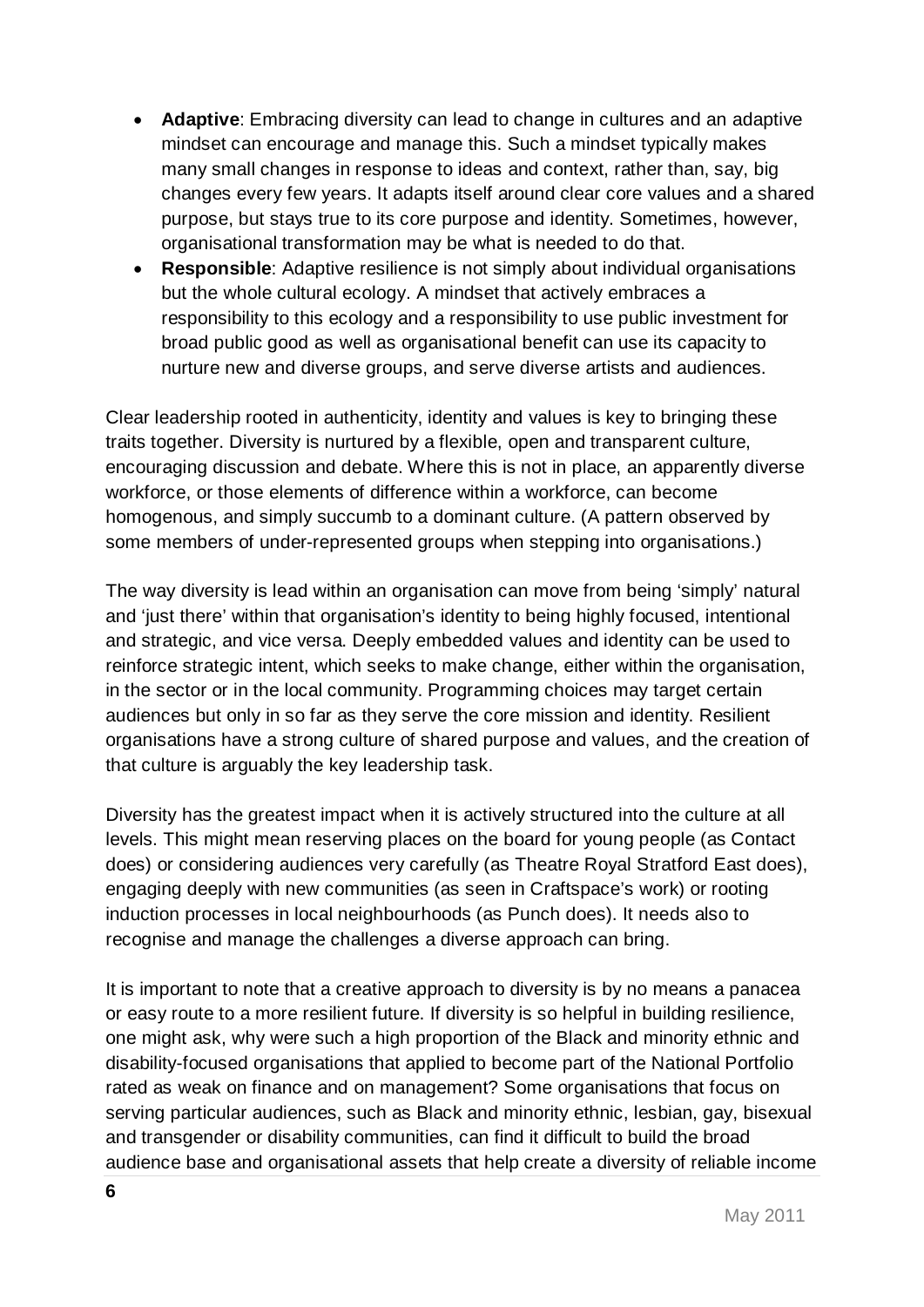streams. Their contribution to the wider diversity of the sector can, ironically, make it harder for them to build their own resilience – by serving 'the margins' and representing the un(der)represented, they invigorate the mainstream but run the risk of remaining marginal themselves. Programme diversification remains a challenge.

Many Black and minority ethnic and disability-focused organisations face difficulties because of their small scale making it harder to build capacity and assets. Collaboration with other people can help address this, but should be rooted in first looking deeply at themselves and what they can do, making a positive asset of their different skills and knowledge.

Elements of the case studies suggest ways forward from the dilemma of small scale. Firstly, focusing on developing ownership of physical and intellectual assets, and then partnering with others that have access to other audiences, as say Theatre Royal Stratford East has done with its musical transferring to the West End, can be beneficial. Secondly, taking a flexible approach to project and company structures, as Watershed has done, can maximise financial, cultural and what might be called resilience returns. Thirdly, identifying and strategically building unique skills and networks, as Punch and Craftspace have done, can have multiple benefits: new income streams, greater profile, staff development, and, perhaps most importantly, breaking out of the 'diversity' pigeonhole while holding on to what makes the organisation valuable. Heart and Soul and DaDa demonstrate the benefits of focusing on production and promotion of the artistic aspirations of diverse communities.

As with all businesses, diversity-focused organisations may have a natural psychological tendency to revert to type under the pressures of the current economic and funding environment, or to make safety-first choices. Our analysis of how embracing diversity can help build adaptive resilience suggests that continued risktaking and innovation is essential to future viability.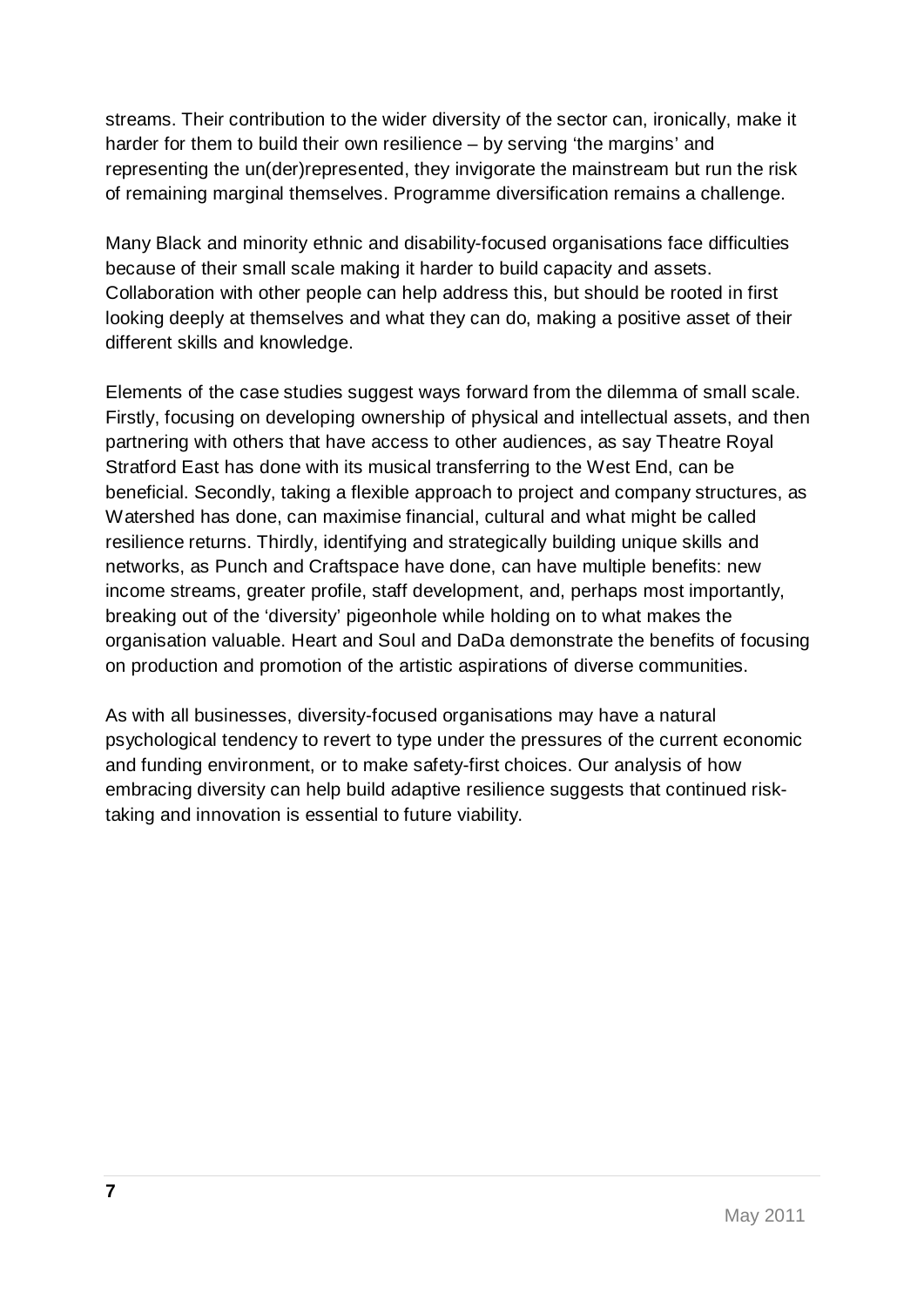### <span id="page-7-0"></span>3. Case studies

These case studies are provided to:

- Illustrate real-life examples of some of the characteristics likely to build adaptive resilience
- Provide examples of good practice
- Explore some of the dilemmas and tensions inherent in embracing the creative case for diversity

It is important to note, of course, that each organisation operates in its own context and lessons should not be applied in or to another organisation in a simplistic way, but used as stimulus for reflection and imaginative thinking around future planning.

#### <span id="page-7-1"></span>**A Non-arts case study: Linklaters**

Linklaters is one of the five largest global law firms in London. It has 26 offices in 19 countries, almost 5,000 staff and revenue in 2009/2010 of £1.2bn. It works only on the most complex deals and cases, with 70% of its work being on multi-country or multipractice issues.

It has very strategically and consciously embraced diversity. The Global Diversity Manager puts this very simply, and in words which certainly find an echo in arts rhetoric: "As a talent-driven organisation, Linklaters needs to attract the most talented people it can, to attract the kind of customers it wants to serve to meet its business goals."

A strong business case for diversity has been developed and accepted within the organisation. This responds to three external pressures as well as the case for talent. Firstly there is increased regulation of diversity and equality issues. Secondly, the media increasingly scrutinises the age, ethnicity and gender of lawyers, especially in high-profile cases, and looks for diversity. Thirdly, and perhaps most crucially, clients increasingly ask for diversity information – driven by their own shareholders or by regulatory contexts. Clients increasingly expect to see diverse teams working on projects, rather than all-male, all-white teams, for instance – an obvious parallel with the arts sector.

Linklaters describes itself as essentially a people business, based on relationships as well as legal expertise. Its corporate responsibility strategy is built around three pillars: colleagues, clients and community, with diversity sitting across all three strands.

One rationale for this derives from key demographics for Linklaters. More than 40% of law graduates in London are non-white, and there is now a 50-50 gender split. The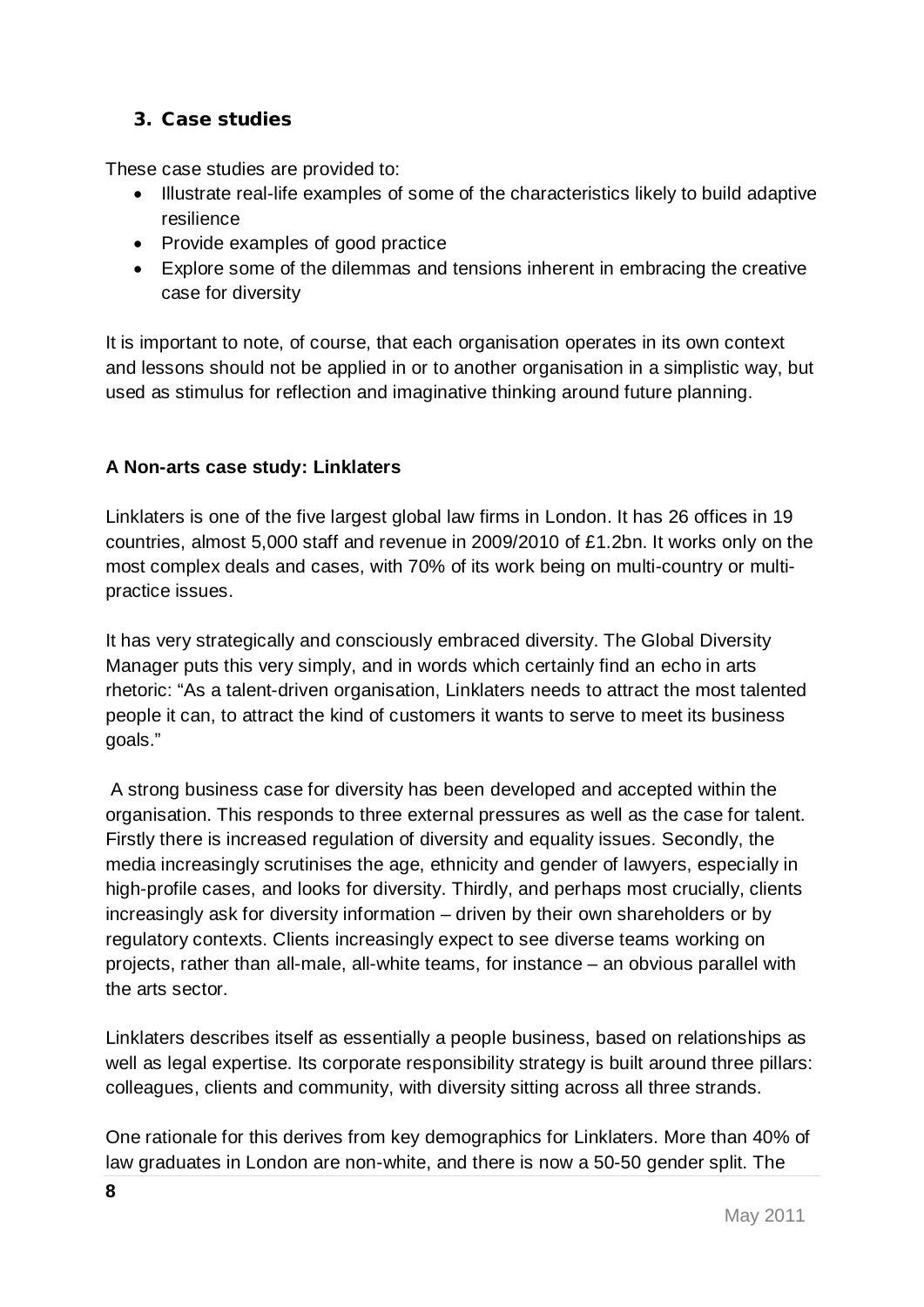workforce, especially at 'partner' level, understandably lags behind this, but it is crucial to recruitment for the firm to demonstrate that it is taking positive steps. There are parallels with the steps taken in the cultural sector to change the face of organisations in order to attract those who might not have previously recognised themselves in the image of certain institutions.

Culture can only change over time. Elements of working practice remain challenging to diversity, especially for the fee-earning lawyers who may find it very difficult to work flexible hours to allow for caring and child-care responsibilities, for instance. It is a highly competitive culture, with a 24/7 service to clients leading to elements of unpredictable and long-hours working, with a heavy emphasis on intellectual prowess and influence rather than clear, structured hierarchy.

Linklaters has developed a number of affinity groups, including groups based on faith and gender and a lesbian, gay, bisexual and transgender network. The latter has moved over time from being invitation only, and run off-site, to being open, internal and running client-focused events, sharing the development of a more diverse culture with clients and stakeholders. The faith groups now work together to run 'Faith in the City' events and collaborate with clients. Work is client or colleague facing rather than 'issue awareness' building: there is always a strong business rationale for activity.

Linklaters is cautious regarding the effectiveness of specific diversity training and coaching, preferring to build understanding and skills into its general approach to professional development. They network with other firms including competitors and clients to draw on others' expertise.

The global nature and size of Linklaters are key to its approach to diversity – the diversity feeds into marketing to graduates and to clients. This may suggest that within the arts sector, a collaborative approach, based on either locality (e.g. city-based groups of organisations) or artform, may be more able to develop a strong strategic approach to embracing diversity.

Linklaters' experience is that you must be careful about how you effect change: relationships are key rather than rules. While it is key to have clear leadership for diversity within the business, top-down imposition is not as effective as a dual approach including 'bottom-up' initiatives from across the organisation. At Linklaters, a management plan is in place, and is reported upon, but it is not target-based. This is felt to have helped avoid the risks of being seen as tokenistic, or not rooted in the core effectiveness of the organisation.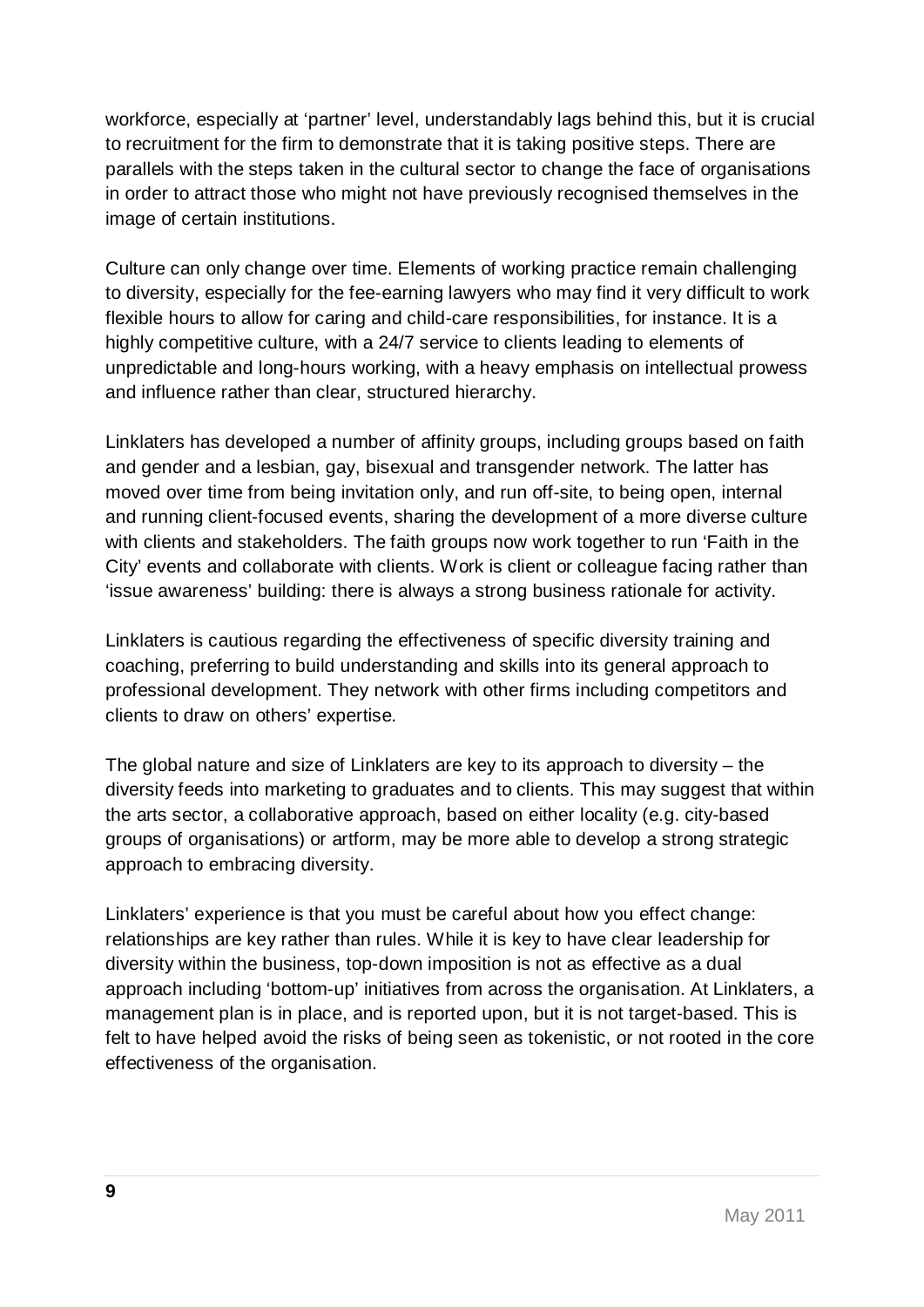### <span id="page-9-0"></span>**B3Media**

B3 Media is an award-winning media arts organisation based in Brixton. It nurtures multicultural artists, connecting them to the creative industries through development labs, screenings, workshops and networking events. B3 produces a variety of projects in digital art, moving image, film and sound installation, creating innovative distribution platforms to exhibit talent locally, nationally and internationally. B3 emerged from a number of groundbreaking initiatives in the arts.

Founder, Marc Booth, creative entrepreneur and producer, has been responsible for a number of major innovative projects in new media, moving image and digital cinema. In 1989, Marc created Nubian Tales, a cinema club showing Black films overlooked by Hollywood-focused distributors. It became a leading showcase for Black cinema and hosted West End screenings, exhibited multicultural filmmakers, ran a film festival featuring Q&As with the likes of Spike Lee and PR and marketing companies which devised urban marketing campaigns for clients including Warner, Fox, Universal, Disney and MTV. Nubian Tales highlighted the untapped audience for multicultural storytelling, now the touchstone for B3 Media's work.

Nubian Tales' success led to Digital Diaspora, producing two technically groundbreaking projects: Digital Slam and 40 Acres and a Microchip. They attracted extensive media coverage from *The Guardian*, *New York Times*, *Wired* magazine and the BBC.

Digital Diaspora also resulted in a number of digital advocacy projects produced by young people. Digital Slam raised issues which where explored in a major conference at the ICA -40 Acres and a Microchip. Contributors included Bell Hooks, Lola Young, Tricia Rose, Greg Tate, Kobena Mercer, Julie Dash, Octavia Butler, DJ Spooky, Stuart Hall, Keith Piper and Paul Gilroy.

By the late 1990s it was clear that there was a need to showcase the work being produced by a new generation of multicultural artists - largely missed by institutional radars - who were combining artistic content within the context of DIY culture, creating new artforms using digitally networked communities. The outcome was Beats, Bytes and the Big Screen, which exhibited innovative projects by artists who lacked a mainstream platform, creating a forum to share ideas for musicians, DJs, digital mavericks, pioneers and geeks through events in alternative, independent venues.

Marc renamed Beats, Bytes and the Big Screen, 'B3 Media', establishing a 2000 sq ft studio in Brixton, creating a space to develop digital and moving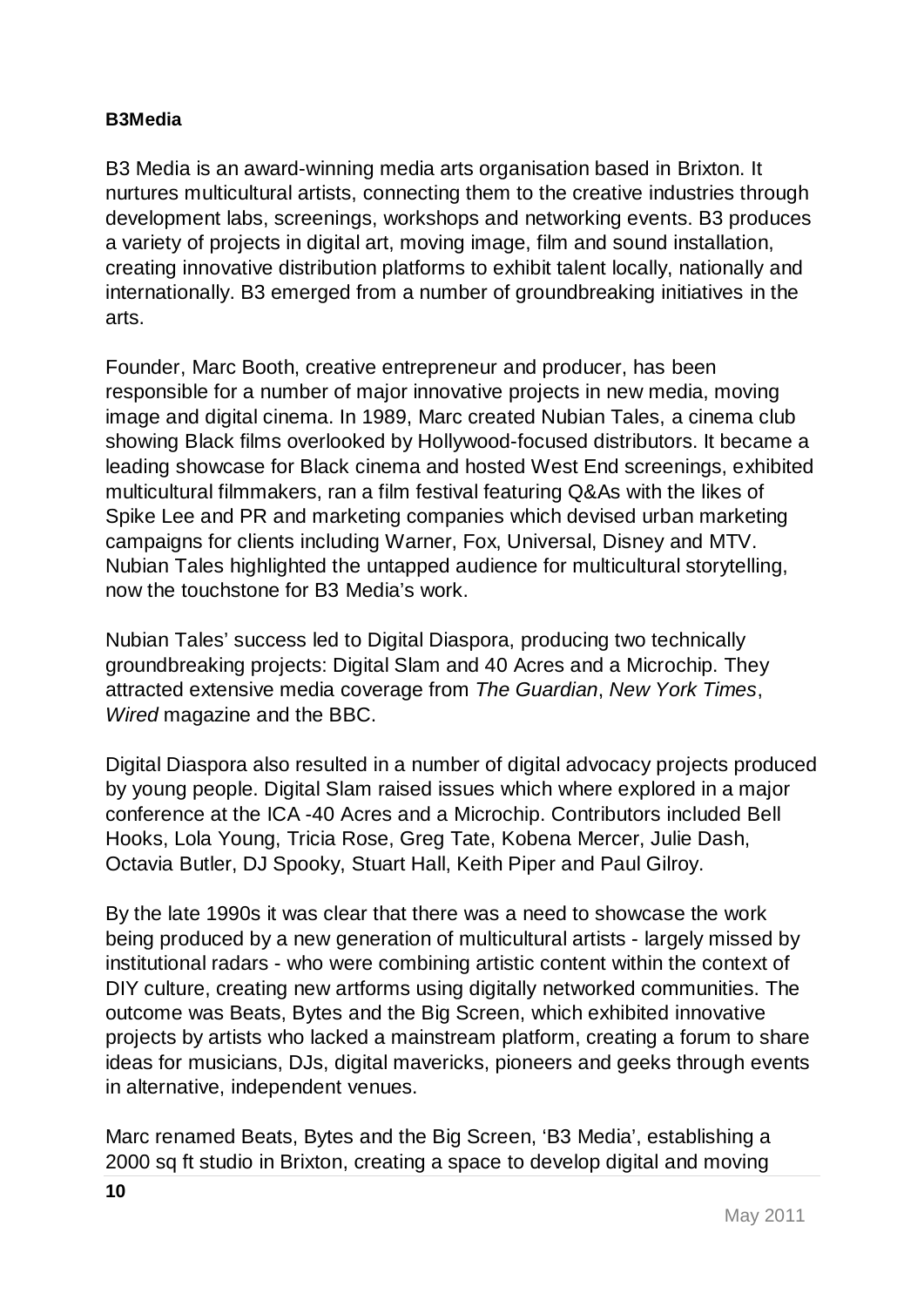image projects through bespoke training, creative labs and networking events, screenings and talks.

B3 works on a range of development programmes for multi-cultural artists; schemes include Powerlab, Talentlab, Cineast, Electric Greenhouse and Blank Slate. Partners include The Tate, Young Vic, Southbank, Centre, BBC Films, Skillset, BFI and Channel4.

B3 builds an eclectic range of projects with a variety of artists through a bespoke development process. One example is The Elders, an intergenerational history and community art project which combines a crossplatform moving image and sound installation, photographic exhibition and online platform, developed with Franklyn Rodgers as part of the Festival of Britain anniversary at the Southbank Centre. Others are London Tales, an interactive story telling platform with spoken word artist, Francesca Beard and Shine a spoken word, digital theatre project with Roger Robinson.

B3's work, process and practice are showcased through workshops and events with international organisations, including partners in South Africa, Malaysia, United States, Brazil, New Zealand and Canada. B3 works with the British Council on international showcases and, through Blank Slate Digital Shorts, has worked with digital technology, capturing multicultural stories and developing and understanding of digital technical development.

B3's business model has evolved through an adaptive process model which sources revenue through a combination of public and commercial funding across its projects. Increasingly, additional revenue comes from B3's events and consulting. The organisation must continue to develop sustainable business models to support its diverse range of activities.

Founder Marc Boothe says 'Resilience is to have a strong vision. It is leading, producing and collaborating, always seeking a balance between cultural and commercial. Resilience is about making things happen, regardless of economic, cultural and political climate. Talent development, particularly of artists from multi-ethnic creative communities, is crucial in these times of financial uncertainty. Creative producers play a vital role in identifying talent and projects, ultimately making opportunities. From my own experience some of the most exciting and innovative work emerges from times like these, crossing from the margins into mainstream."

B3's resilience over the last 10 years has been a result of vision, leadership, and cultural entrepreneurship. Its vision acknowledges the need for multicultural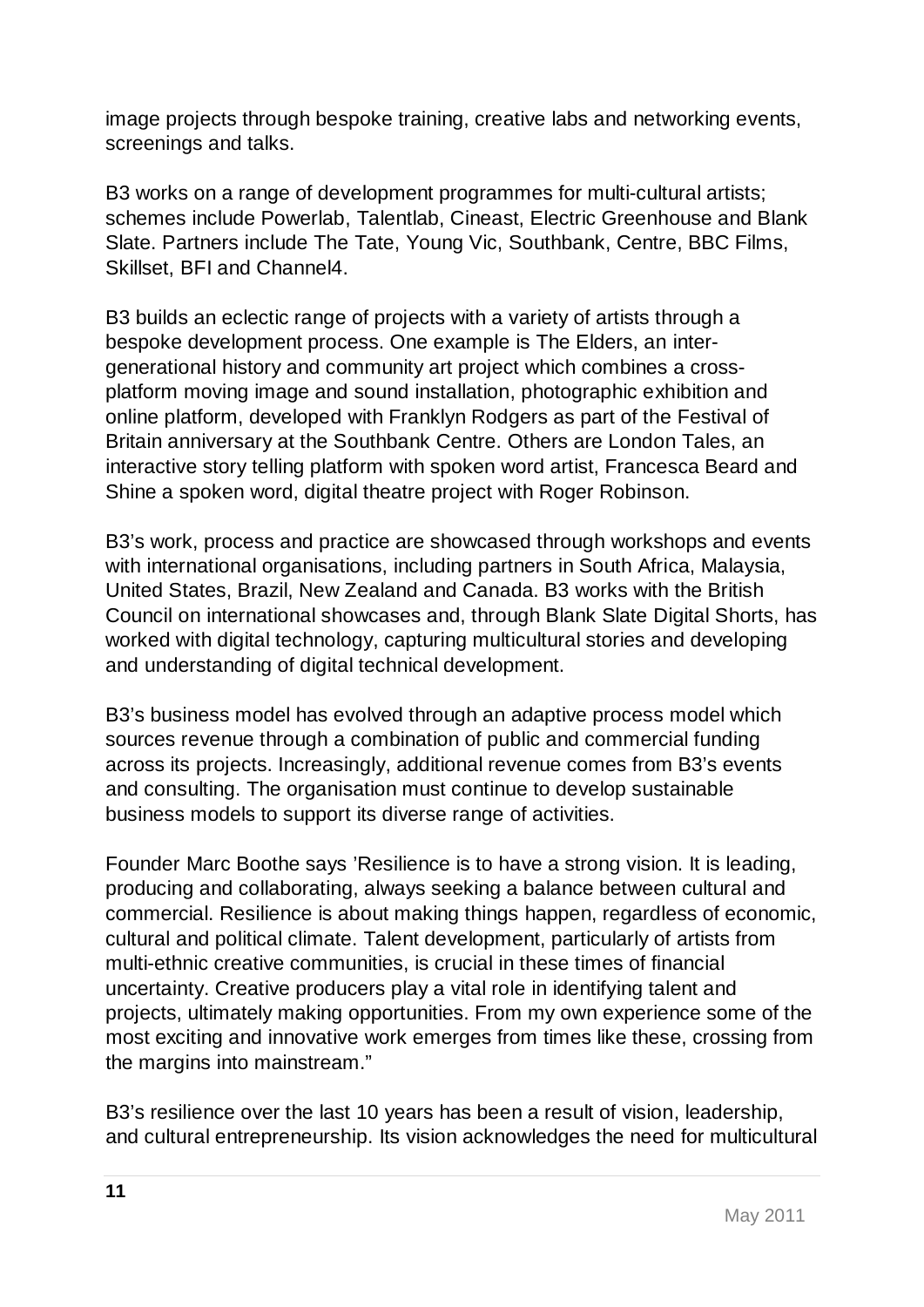space in the arts. Its model has evolved through an artist-centric approach to talent development with an outcome-orientated, industry focus.

#### <span id="page-11-0"></span>**Contact Theatre, Manchester**

Contact Theatre describes itself as a space where new kinds of theatre are created. Its building, which benefited from a £5 million refurbishment in 1999, includes three theatre spaces and a lounge area used for informal performances and club nights.

Contact is characterised by an emphasis on participation, by its youth-focused approach to decision-making and leadership and by how diversity runs right through its work. Contact focuses on young adults (ages 13-30) and two-thirds of its audiences are under 35. It does, however, welcome audiences and artists of all ages. Young people were heavily involved in creating the new business plan, through the Young People's Panel, and through two places on the board for young people. Young people are involved in all aspects of the organisation, from top to bottom, from board membership to programming, hiring and recruitment and even major tendering.

This results in unusually close relationships with the organisation, which create informal and formal connections with theatre professionals, in order to support independent career development for young people. Contact is increasingly developing progression routes, such as the Friendly Fires scheme, where young people lead participatory projects across Manchester, and providing support to new companies so they can become independent.

Despite this emphasis on young people taking part, Contact does not have an education department – indeed Chief Executive Baba Israel attributes the way things work there to the absence of such a department. The Creative Development team works to make sure young people are truly involved in all aspects. Diversity of approach is essential here, with formal mechanisms, such as a clear curriculum-based offer to schools and colleges, and informal or organic relationships with community organisations. Open Contact is an open day held every season, which enables young people and partners to find out more about the organisation.

There is a diversity of arts practice within Contact – it is increasingly not just theatre, but also music, visual arts, dance and spoken word. This is both a natural outcome of the interests of the young people involved, and strategically encouraged. An example is Pen-ultimate, a theatre group involving five spoken-word artists who have developed into a touring company with support from Contact. The role of the theatre and more experienced people within it as mentors has been crucial.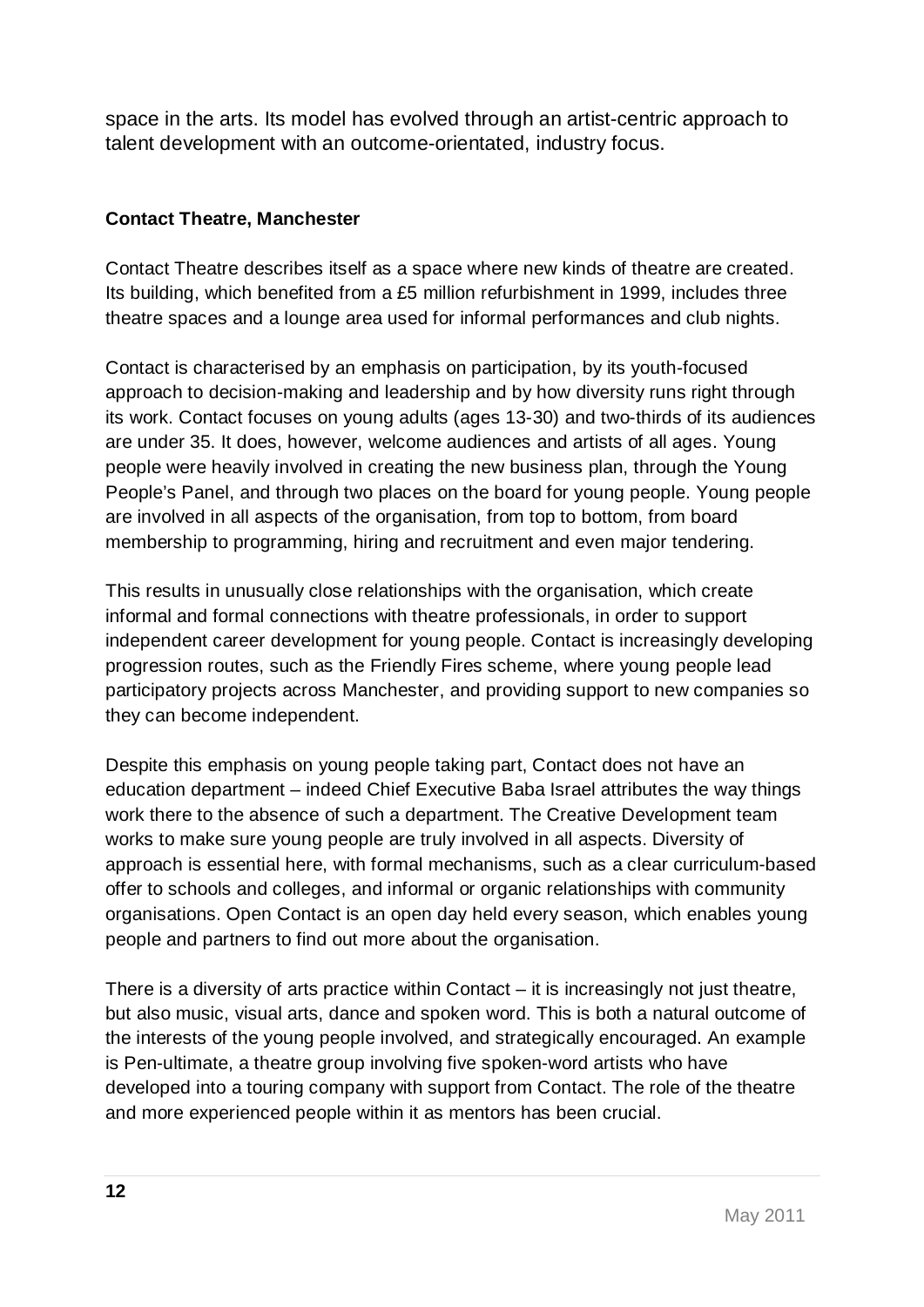Baba Israel, who joined Contact after moving from New York where he had been active as a hip-hop artist, poet, theatre maker and promoter, also has a background in interdisciplinary arts, and this creative hybridity is integral to the Contact approach. This is often allied to risk-taking, as when a resident DJ from a regular club night was invited to become part of the improvised theatre group. The spaces and people of the theatre thus become a real hub for cross-pollination.

This creative diversity then has a direct impact on the financial resilience of the organisation. Club nights have increased both bar revenue and awareness of the venue and its programme. Multiple strands of activity make diverse funding streams more likely in the future.

Diversity is also valued within the workforce, and explicitly encouraged. The organisation values not only formal education but also different life experience, and ensures training is given to staff who need particular support. The costs of this have been reduced by sharing skills internally, with staff training others in British Sign Language, for instance.

A strong lesbian, gay, bisexual and transgender community in Manchester led to the creation of the Queer Contact festival, but it was important this community was not marginalised by only being engaged during the festival period, but was taken into account throughout programming for the whole season.

Inclusivity and the development of a collective learning experience influences how Contact works as well as what it does. Open platforms are created, rather than ones controlled entirely by professional staff within the theatre. An example is the move from a traditional script reading service to a more interactive process involving pitch sessions. The Flying Solo Festival adopted a methodology which began with an open call, but then provided development opportunities for eight artists, including mentoring from visiting artists, culminating in a pitch, where one was selected for full investment. The selection panel included industry experts and judging was done in public, so other artists learned from the process and audiences could begin to develop their own investment and interest in a project. This process actually saves time on script reading, while delivering arguably richer results.

Remaining challenges for Contact include building on its now very diverse core audience and ensuring that the offer also reaches school groups and older whiter audiences. This would have both creative and financial benefits given that older audiences tend to have more disposable income.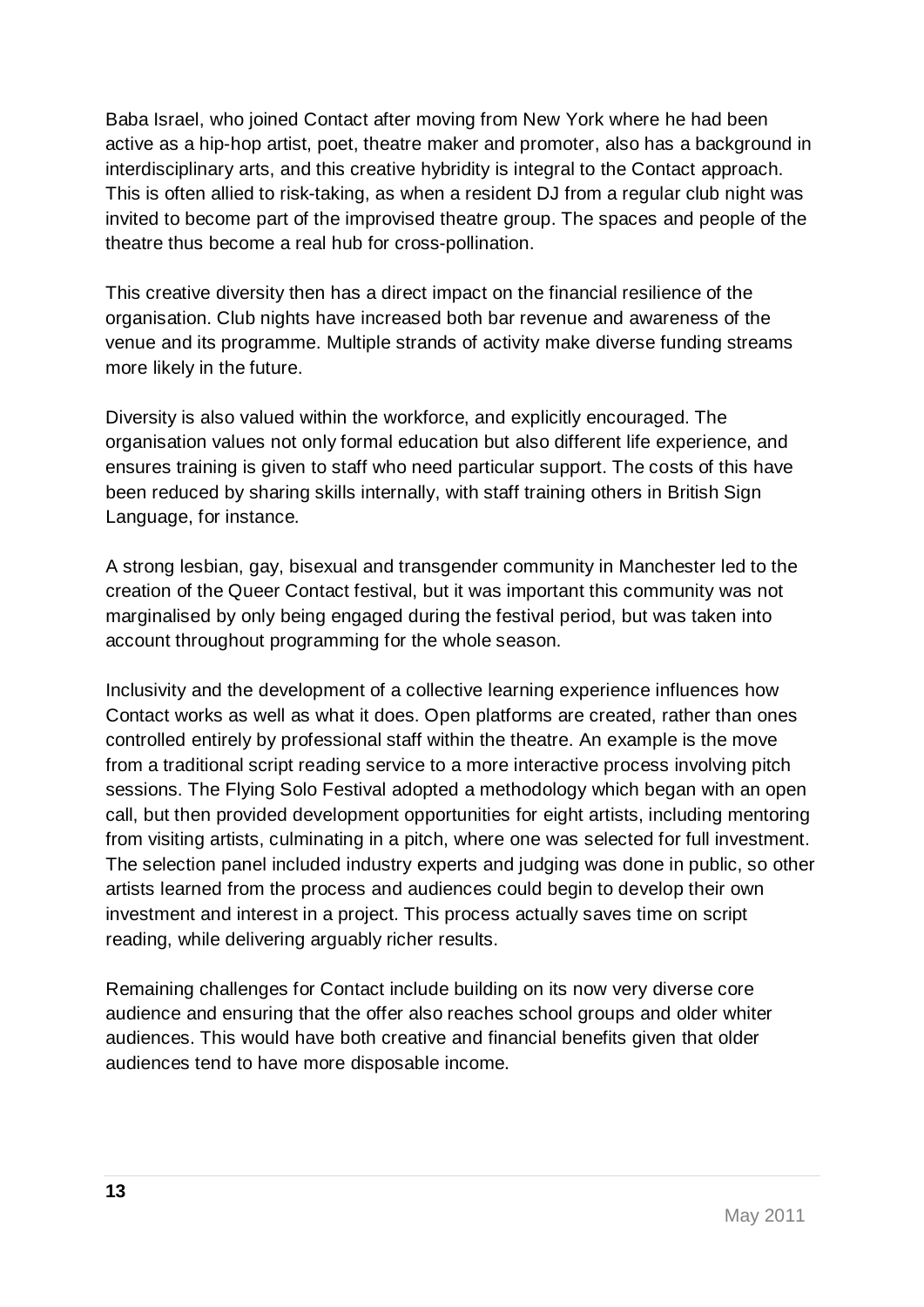### <span id="page-13-0"></span>**Craftspace**

Craftspace is a craft development organisation based in the West Midlands with a role in developing exhibitions for national tour as well as engagement and participation programmes. It is described as working to push boundaries and perceptions of crafts practice, presentation and learning, exploring crafts in diverse social and cultural settings.

It operates in a fluid way, based on an 'enquiry model' where each project seeks to address an action research question. This brings diverse voices into the curatorial and development process – those of artists, audiences and partners. Diverse groups bring different perspectives, creating what Director Deirdre Figueiredo calls 'cross-over constituencies of interest and multiple connections'. This leads to Craftspace working in a more open-ended, evolutionary way than some organisations. One way this is enabled is by building space into the programme – each year is never fully preprogrammed to allow for ideas to emerge.

Craftspace emphasises the creation of social value and social capital as well as cultural capital. New work is made 'for its own sake' but also to explore what value projects can bring to people. The most successful projects for Craftspace combine artistic, personal and community 'outcomes'. Reflection upon practice is continuous and part of the 'enquiry model'.

Figueiredo sees Craftspace as consciously diversifying models within the crafts sector, both in terms of business models and creative models. This means moving beyond a 'sole trader' model to embrace more collective approaches that may sit more comfortably with different cultures or groups. Craftspace has worked with groups of refugees and mental health service users, for instance, to develop collective or collaborative business models more often seen in social enterprise field than the arts.

Some of Craftspace's work with refugees and new communities also serves to diversify the market for crafts, bringing in new techniques and products influenced by the creative mix of crafts people and participants.

Craftspace is able to adapt and remain resilient by remaining relatively small and working to build capacity outside itself, rather than growing 'internal' projects that then create their own demand for investment and attention. This allows the organisation to move on to new areas of attention – often driven by the urge to increase diversity within the craft sector, such as new work around boys and craft.

The Refugee Women's Project is a good example of Craftspace's approach. A Social Enterprise Manager was employed but based within the Community Integration Partnership, which was the key partner, and worked to embed creativity and craft into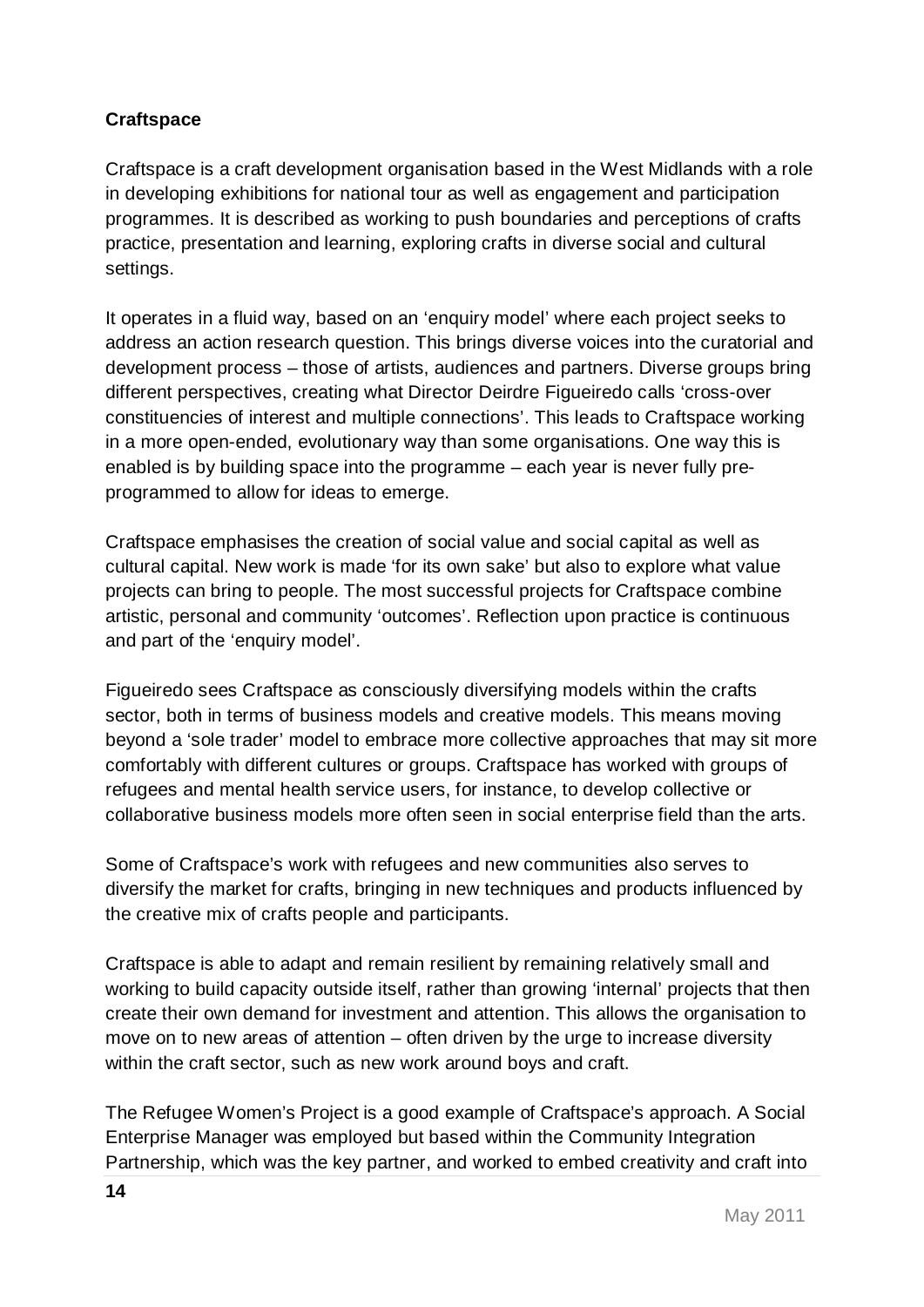core practice of the organisation. The partnership effectively multiplied networks, reach and expertise of the individual organisations. (The partnership later ended but these networks were important in maintaining the project within Craftspace until it developed into an independent social enterprise.)

The diversity of Craftspace's activity makes it more resilient by diversifying income streams and networks. Consultancy, based on the unique expertise of people within the organisation has grown as an income stream in recent years, and enabled Craftspace to be local, regional and national in its reach. The organisation has also begun to commission new work in other artforms as a way of promoting craft and reaching audiences who may not otherwise engage with craft. It is about to commission a performance piece looking at the history of craft.

To develop new sources of income the organisation is part of Angel Shares, a pilot crowdfunding website that will feature the Refugee Women's Project. It will also be exploring the feasibility of commercial offers (such as premium craft training or participation opportunities), but Craftspace is determined to maintain core values rooted in social responsibility.

Craftspace combines a flexibility of response to opportunity, reacting to new ideas quickly but also allowing time for relationships to develop, based on an open, broadminded approach. A way of encouraging staff to have open conversations has been to set aside a small budget to enable them to take new contacts or interesting people out for refreshments. This is encouraged in all staff. Figueiredo sums up the Craftspace approach in a few words 'not afraid, not too certain'.

The board is diverse in background and skills, with a number coming to the organisation through the local Arts & Business 'board bank'. Staff diversity is visible and not simply in terms of age, gender and ethnicity. Figueiredo points out the value of staff reading different newspapers, listening to different radio stations and having different lifestyles, in developing ideas. The introduction of a Creative Apprenticeship is an example of intentional diversity for strategic purpose, bringing in a different educational background to the almost exclusively graduate staff team. Importantly, diversity is discussed and therefore becomes embedded in the culture. It is also emphasised in the induction of new staff.

## <span id="page-14-0"></span>**DaDa Disability and Deaf Arts**

DaDa is a disability and deaf arts organisation based in Liverpool founded in 1984 as Arts Integrated Merseyside (AIM). AIM had roots in the campaign for greater equality and access for disabled people, and was one of the first 'disabled-controlled' arts organisations. It became the North West Disability Arts Forum (NWDAF) in 1990 and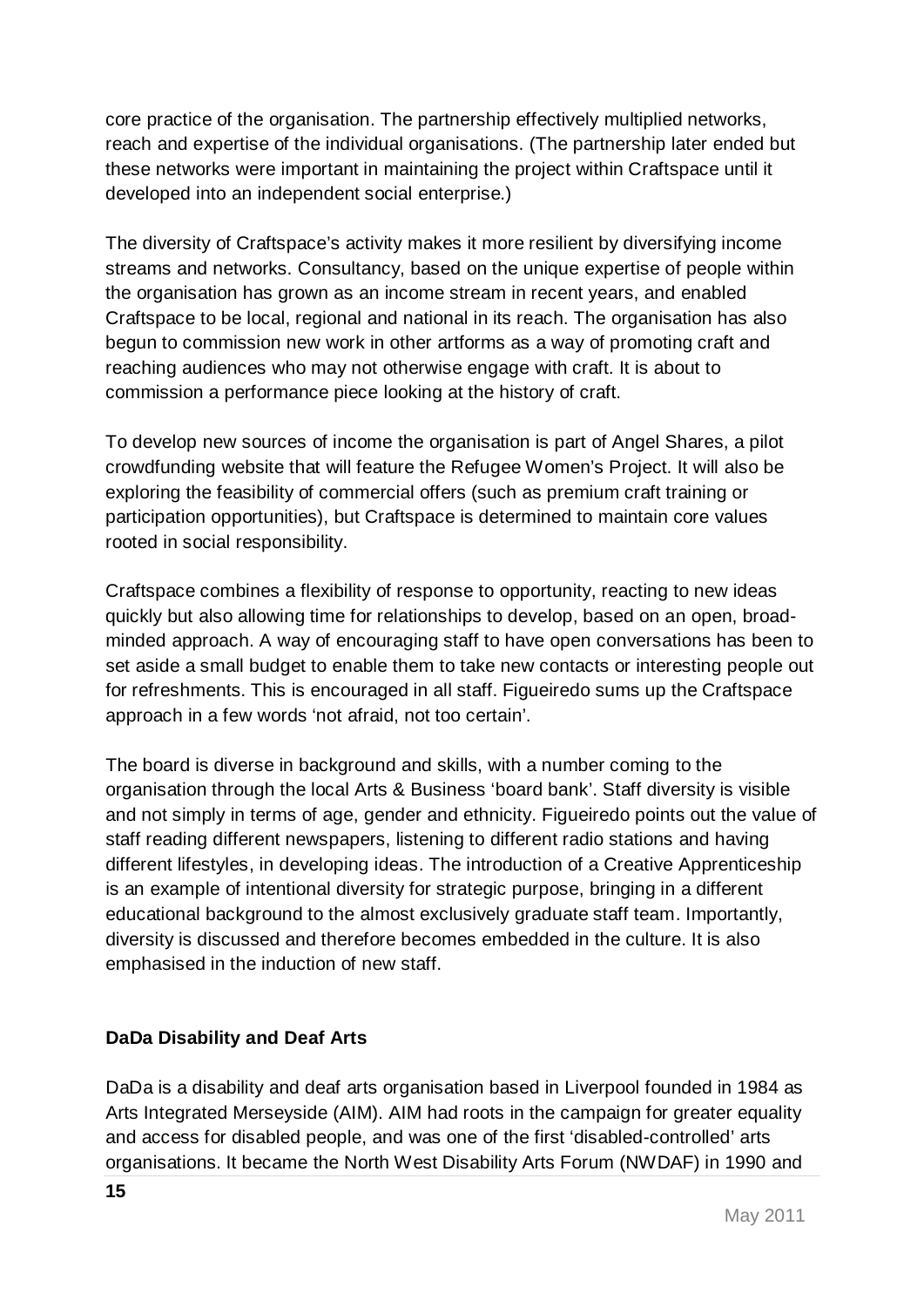rebranded as DaDa in 2008. It was essentially a developmental, service or campaigning organisation but with the success of DaDaFest, now biannual after 10 years, it began to produce more.

Ruth Gould, Chief Executive of DaDa since 2001, suggests a disability-focused organisation such as DaDa cannot be properly understood without understanding the social context in which disabled and deaf people make art, and the history of that context. There are persistent issues around genuine equality and access, but also around role modelling, self-esteem and the confidence to present and collaborate. AIM and NWDAF arose from a politicised period where the social model of disability was beginning to replace or at least contest the previously dominant medical model.<sup>[2](#page-15-0)</sup> The situation required a campaigning mindset to achieve changes to provision and the law. This involved providing services, creating developmental projects and partnerships, alongside advocacy activity. However, after legislation began to be adopted which increased access to training and education, recognised Sign Language and promoted equality, the needs shifted.

The Disability Arts Forum model therefore had to respond. Disabled graduates of arts training courses needed platforms for their work, creative curation and support, and the opportunity to work beyond a simple or simplistic identity as a 'disabled artist'. This led to the creation of DaDaFest in 2001, which has grown in size ever since, presenting an increasingly ambitious programme by local, regional, national and international artists and companies. The most recent festival attracted 80,000 visitors – a huge increase on the previous one, and a significant audience for any festival in Liverpool. The festival sits in a series of other developmental activities, including artists' professional development and young people's arts activity. Future projects will include the Chinese Youth Orchestra working with a signing choir, and to date they have commissioned of six films for BBC Big Screens.

Ruth Gould believes the changes in attitudes in recent years have been radical. Instead of being internally focused in and on disabled and deaf communities, DaDa places the diverse experiences and identities of people into multiple contexts. Disabled and deaf people may experience life differently and make art differently, but those may not be the sole defining factors – people have multiple identities and 'diversities'. Work with lesbian, gay, bisexual and transgender and Black and minority ethnic communities has been an increasing facet of DaDa's work. A Diversity Action

<span id="page-15-0"></span> $2$  'The social model of disability identifies systemic barriers, negative attitudes and exclusion by society (purposely or inadvertently) that mean society is the main contributory factor in disabling people. While physical, sensory, intellectual, or psychological variations, may cause individual functional limitation or impairments, these do not have to lead to disability unless society fails to take account of and include people regardless of their individual differences.' (Wikipedia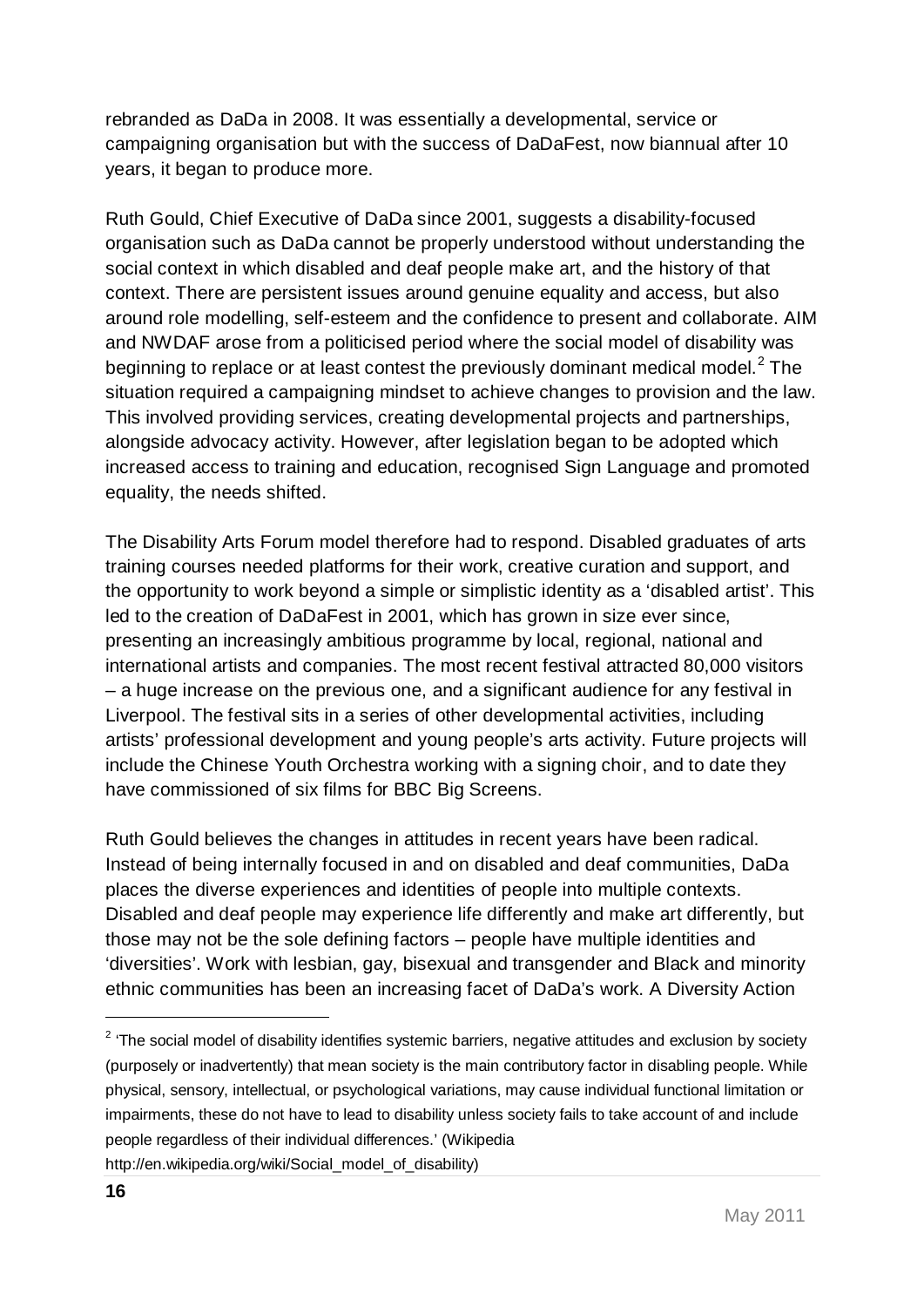Plan was produced instead of a Race Equality Scheme when this requirement was introduced for Arts Council's regularly funded organisations. This plan reflected multiple cultural diversities in a more holistic way, and put an emphasis on wider artistic debate rather than just access issues.

DaDa aims to avoid any sense of associating disabled people with the need for charity, a stereotype which still lingers. This creates dilemmas in maintaining financial resilience, especially around the current focus on individual and philanthropic giving. A donation button on a website, a simple but positive innovation for most arts organisations perhaps, encouraging relationships with committed audience members, but it has a different and deeply political resonance for an organisation with DaDa's mission.

The evolution of DaDa into a producing organisation has required adaptations in both board and staffing, each of which has been heavily shaped by the specific nature of the staff team and its work. DaDa moved from a 100% disabled and deaf staff and board to a more mixed make up, helping bring in a wide range of skills, especially in business, finance and law. A staff reorganisation was also implemented two years ago, which is still bedding down. The team now comprises seven staff plus freelancers. A dedicated marketing post has increased capacity to maintain relationships and communications at a high level.

DaDa nurtures innovation through focusing on people and their situations. Regular away days, stakeholder and focus groups, and ongoing discussions with artists and partners lead to a balance between reactive and proactive innovation in programming and activity. Ruth Gould describes the organisation as having a strong core purpose, which is still rooted in the social model of disability, but which puts disability and deaf arts into the context of the 'big wide world... going where disabled and deaf people are not usually invited, but with brilliant work.' The work increasingly does not stay in 'the disabled world', but puts artists into the wider public domain.

#### <span id="page-16-0"></span>**Heart n Soul**

Heart n Soul is one of the UK's leading creative producing companies, with learning disability culture at its heart. Based at the Albany in south east London it aims to provide inclusive spaces where everybody is free to express, create and learn. Its vision is to enable artists with learning disabilities to produce the highest quality of art, enjoyed by the widest possible audiences, and to help people with learning disabilities to live full and equal lives life within an inclusive community.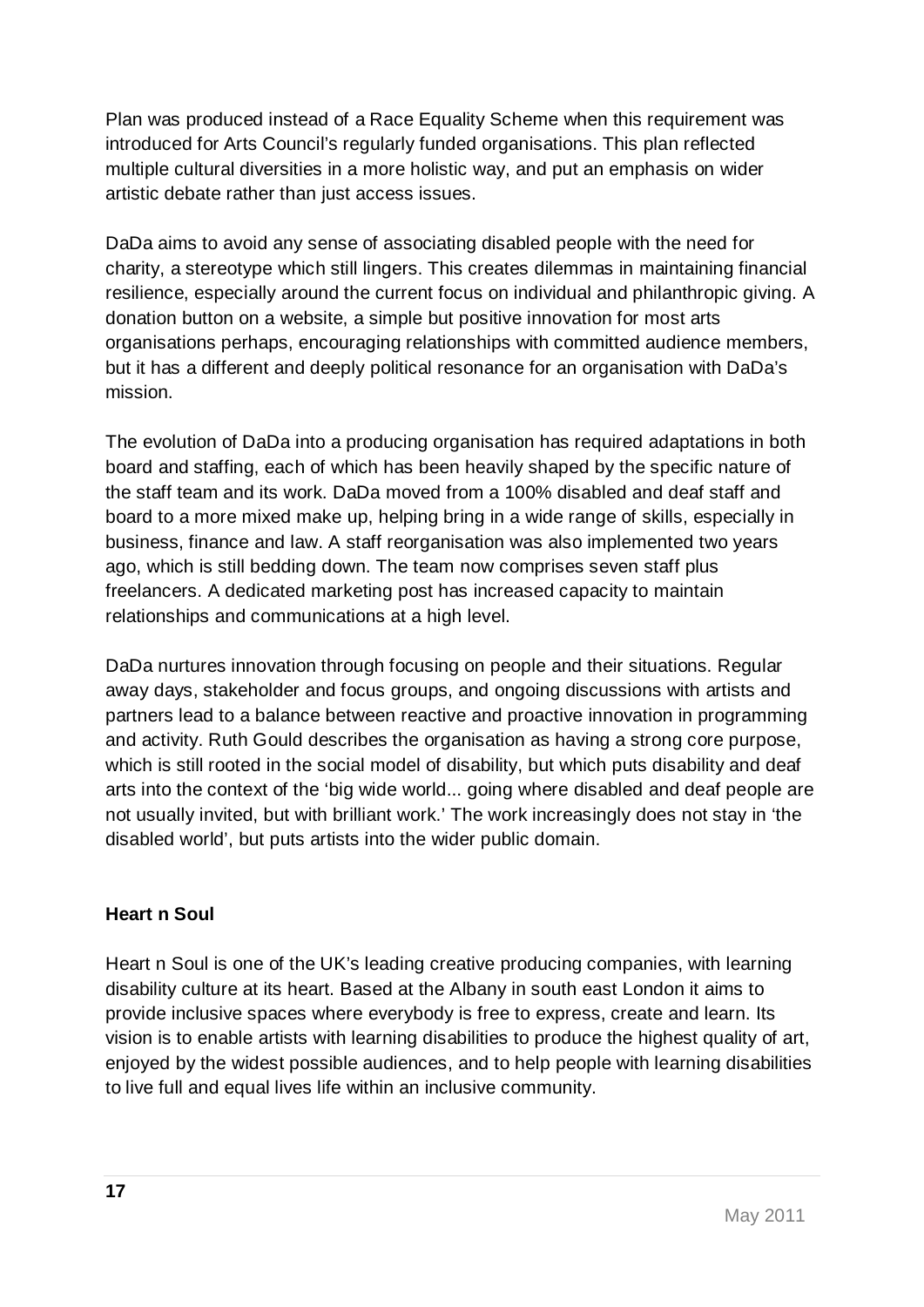These aims are achieved through an interconnected programme of art, events and training which gives people many opportunities to engage with, be inspired by and involved in high quality cultural practice.

Heart n Soul's work is delivered across three linked areas:

1. Producing art across music, dance, drama, digital art and visual art. Work made by learning disabled artists is presented live, recorded, distributed online and toured nationally and internationally. It is also shared at multimedia events such as The Beautiful Octopus Club, the first inclusive cultural event run by artists with a learning disability run by The Albany and now presented annually at the Royal Festival Hall.

2. Encouraging people to take part as participants or audiences in workshops, activity days and open club events, and by being a volunteer or supporter. The organisation has a big focus on working with young people.

3. Offering training to enable people to learn new skills and move forward in their lives and careers including creative skills development, accredited courses, one to one coaching sessions, apprenticeships, mentoring and on the job training. Examples include the Media Team where people learn how to tell their own stories across digital platforms.

The seeds of the organisation were sown in 1984. The then freelance musician Mark Williams (later Founder, Chief Executive and Artistic Director of Heart n Soul) was involved in producing a series of local creative music sessions for a group of young learning disabled adults. Mark, who was then a member of a band (The Impossible Dreamers) signed to a major record label, recalls that these early sessions allowed him to share his passion for music and work with artists free from the constraints, politics and cynicism that thwarted the traditional music industry.

As a good creative working relationship formed, Mark noticed an emerging aesthetic. A sense of openness materialised allowing people to truly express themselves without reservation or restriction. He also realised they could work together on repertoire that extended beyond tried formats of cover versions and adaptations of popular classics. Instead, the focus veered towards writing original material. A focus on shaping performance was added in 1986, led by Drama Director Alix Parker, and Heart n Soul was born. The repertoire developed in collaboration with arts professionals and musicians, leading to local gigs, and subsequently, regional and international performances.

Today the organisation works closely with 80-100 artists and with a network of partner organisations reaching an audience in excess of 30,000 people engaged in creative activities.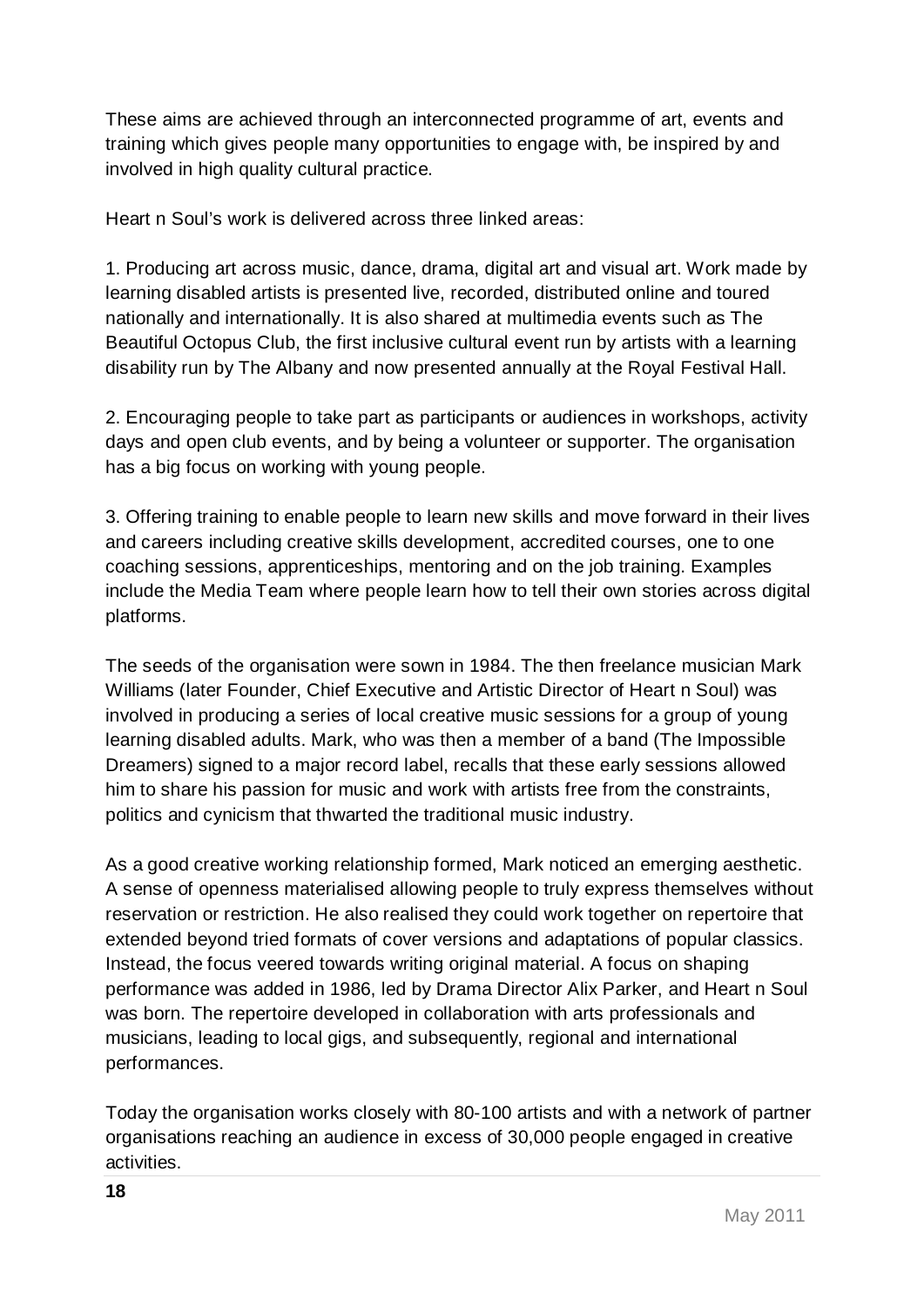Mark firmly believes diversity is a license to try new things and openly embrace different ways of doing things. This is reflected throughout the company. Heart n Soul offers everyone who wants to an opportunity to participate and people define who they are because the organisation doesn't label anyone.

The Beautiful Octopus Club is the Albany's biggest event of the year. Launched in 1995, the club night has become a regular platform for learning disabled people to perform music, comedy and cabaret, enhancing the profiles of all involved and helping to build audiences and fan bases for artists. Artists who are experts in their field are brought in to work with the performers. There are many creative ventures where the focus is not specifically on projects designed for people with learning disabilities, but at times the crew or cast may be made up of a quota of these participants.

Shaping the team of staff and the board at Heart n Soul is an evolving process which, fundamentally, puts learning disability at the heart of the organisation with all voices being heard and represented and needs and aspirations considered at all stages. The team is made up of eight staff (six full-time two part-time) and a roster of 30 freelancers. The focus has shifted towards sourcing learning disabled employees that fit the job description first and foremost, with access issues and working with keen volunteers as a secondary concern.

Strategic away days give members of the organisation an invaluable opportunity to really listen to the team, identifying group needs as well as individual artistic needs and requirements. Mark is convinced that learning disabled artists are now in a good position for projects to transcend the 'music project for them' attitude.

Mark concludes by saying that although the learning disability landscape has changed enormously in the last 25 years in terms of access, jobs and independent relationships, common misconceptions and intolerance still prevail. The fact that there are more learning disabled people in mainstream society due to the demise of the long stay hospitals and introduction of 'care in the community' increases the need for a platform for learning disabled artists, and Mark is very keen to share and expand the aesthetic and framework Heart and Soul have created. He also believes that it is important that learning disabled artists become part of mainstream culture, helping to make disability less of an issue or focal point.

Today Heart n Soul is less of a touring company and more a cultural movement which invests resources and supports the vision of artists that work in lots of different formats. The organisation is able to unlock a lot of creativity across art, training and taking part resulting in a more honest proposition and personalised approach.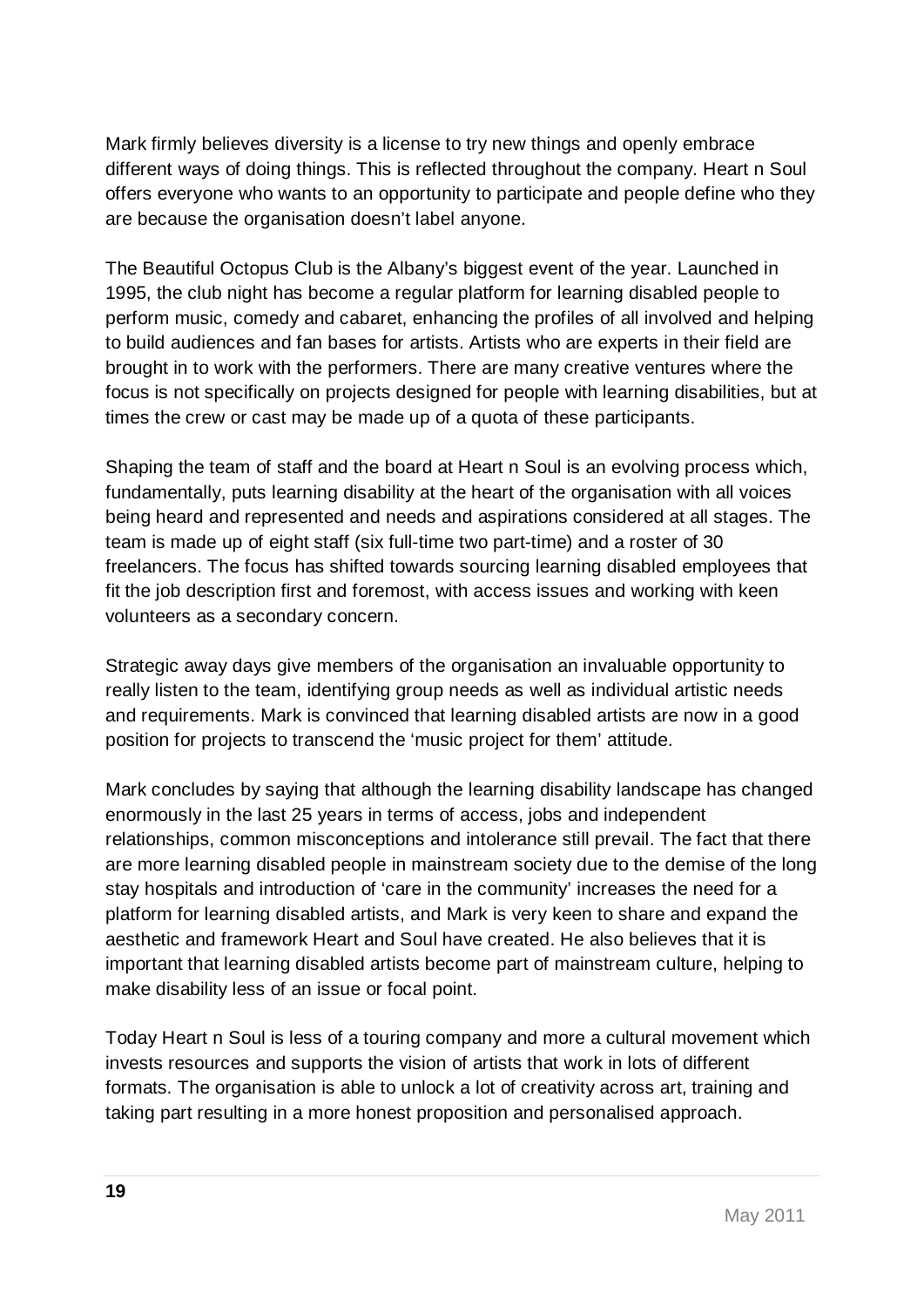### <span id="page-19-0"></span>**Punch**

Punch is an organisation that in some ways rejects conversations about diversity, while exemplifying how a creatively diverse approach, rooted in the breadth of 'Black culture' has created a business resilient enough to adapt to major changes in markets and audiences. It demonstrates the value of a diversity of creative programming, rooted in a strong understanding of core identity, purpose and knowledge base.

Punch began as record shop in north Birmingham, which, as founder and CEO Ammo Talwar, says 'started out trying to sell Sinatra, Oasis and Public Enemy side by side'. However, this broad market approach could not compete with the buying power of the major chain stores (although these have ironically since failed to respond to the download revolution and disappeared from the high street). Punch realised the knowledge base of its staff in this area was the main way they could create value for local people. Their specialist knowledge and access to specialist networks formed their key asset base at the time, distinguishing them from other shops. A process of self-reflection and a re-orientation of the business were central to developing a new model based on Black music.

Over the years, this knowledge base fed relationships with local people, artists, and national and international arts networks, which led to diversification into music promotion and education, and then into other artforms including spoken word and visual arts. Work has diversified, following the creative interests of staff and artists in the Punch network, and now includes publishing and touring visual arts as well as music and spoken word. This was a strategic move, to turn competitors into collaborators, develop networks, and build distribution networks for Black and minority ethnic artists.

Punch is a small organisation, with just nine employees, which Ammo Talwar believes plays a part in its ability to adapt to changes in markets and the amount of commissions available. The lack of departments and large teams allows for greater flexibility. A fleet-of-foot, responsive mindset can be maintained. Arguably this helps keep the organisation in the growth phase of the adaptive cycle, rather than settling into consolidation. Although the workforce is diverse in its background and skills, Punch does not ask about diversity at interviews, preferring to develop this as a natural thing arising from the ethos of the company. Diversity does not sit in departments or specific roles – Talwar describes it as sitting above and below the CEO and chair.

Induction of staff emphasises the integral or organic nature of the diversity of Punch's audiences, with staff walking the streets of north Birmingham, talking to shop owners and businesses. This is the basis of the organisation's strength – a set of relationships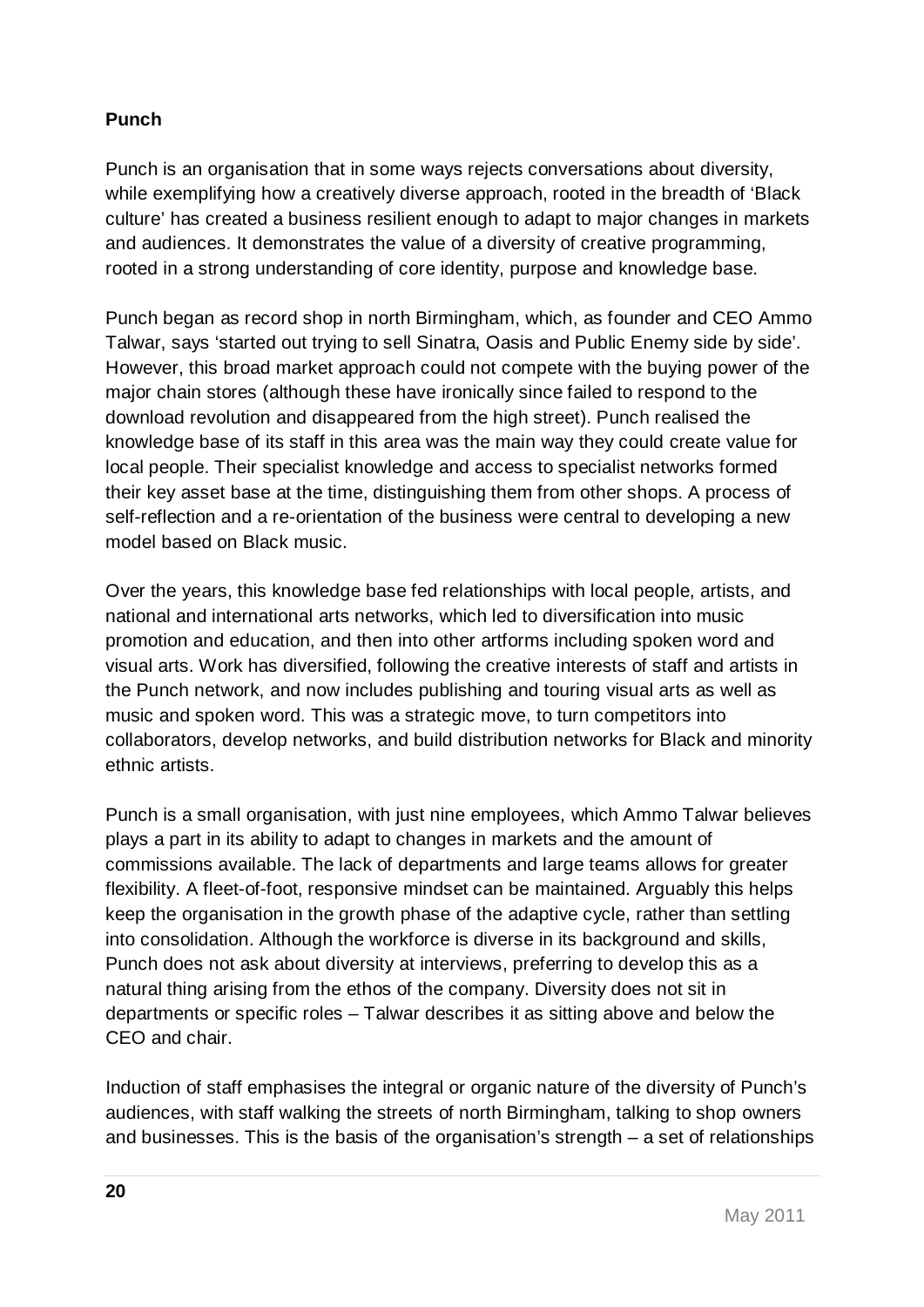rooted locally but which also allows it to represent that local community regionally and nationally.

This representation is not about ethnicity so much as it is about art. Talwar says Punch is now about 'Black arts' as it was once about 'Black music' – not simply for Black people, with a broad audience or, increasingly, set of audiences. The diversity within what might be called Black arts is crucial to the resilience of the organisation. In recent years Punch has invested heavily in intellectual property. Experimentation and innovation constantly inform strategy, through listening and learning, talking to and bringing in people with different knowledge bases, stories and information.

A powerful awareness of their brand and reputation has allowed Punch to move from one area of activity to another, adapting their business over time. This key asset has been consciously developed in a number of areas – through traditional branding via its visual identity, website and so on, but more importantly through positioning the organisation as experts at the cutting edge of Black arts, innovating in form and platform. Central to this has been developing strong relationships with audiences and funders, often based on strong personal reputations.

Punch has, at times, been urged to adopt more traditional methods, structures and governance models. Ammo Talwar urges organisations to ignore pressure to change where there is no identifiable benefit, but to remain flexible. 'Do what you need to do,' he advises. Although this does not mean sidestepping good governance: Punch has a strong and skilled board, with the chair and others recruited via open advertisement. For funders, the lesson is to allow organisations to develop organically over time rather than imposing simplistic system-driven templates. Risk is integral to how Punch have developed their adaptive resilience, and should not be designed out entirely.

## <span id="page-20-0"></span>**Theatre Royal Stratford East**

Theatre Royal Stratford East has roots in the 1884 Theatre Royal building and the 1953 move of Joan Littlewood's Theatre Workshop to Stratford, and is now a major developer of new writing and musical theatre. Since Littlewood, through Philip Hedley and current artistic director Kerry Michael, it has maintained a focus on supporting the voices of people who are not part of the mainstream, giving opportunities to people who are under-represented in theatre. The company's vision has been based on giving 'outsiders' opportunity – this used to be class, which then morphed into those from post-war immigrant communities, and then the more complex set of diversity and equality agendas of the  $21<sup>st</sup>$  century. Based in Newham, the London borough with the most transient population, close to the 2012 Olympic site, this dynamic is even more prominent today.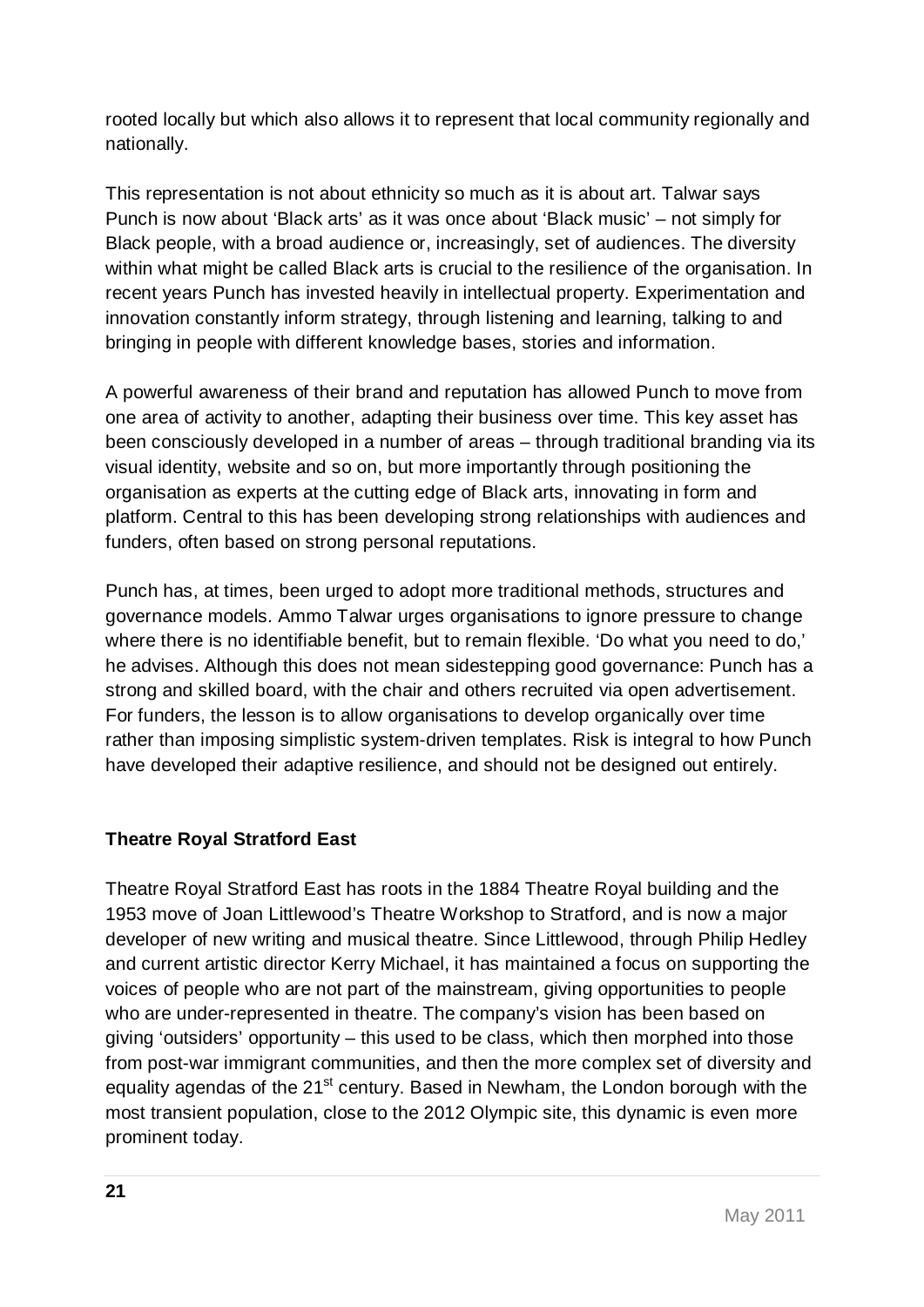Kerry Michael describes TRSE's approach to diversity as 'swinging aggressively from strategic to natural'. There has been very deliberate casting and what might be called positive action, for which he is unapologetic while theatre is still, as he sees it, institutionally racist. Critical debate about excellence has to encompass diversity and a diversity of work on stage. He also describes the difficulties in recruiting people of colour into key senior and technical posts.

Supporting the progression of young people is important to TRSE, and they have published a five-year review of their Youth Arts programme. This highlights how working with partners, in the local community and in the arts across London and internationally, can enable an organisation to build strong networks. These networks in turn create projects and progression routes for young people. Key to this is developing what Michael calls the 'savvy' to work in the mainstream. Opportunities in the arts remain few, however, with many young people going on to work in television and film.

Diversity has a financial dimension at TRSE, though this remains challenging. Concessions are no longer half-price which has arguably been a trade off between encouraging access and maintaining a healthy financial position by hitting income targets. The increasing affluence of the locality has also led to this adaptation. Much of the audience is local, which in one of the most transient populations in London means that repeat attendance is relatively low. Eighty per cent of people visiting the theatre each year are new attendees: this means developing very strong marketing and clear offers around each show, which can be challenging, time-consuming and costly.

The changing population of Stratford and East London has driven adaptive behaviour in TRSE. Some communities, such as recent East European migrants, have yet to be seen on the stage.

Diversity is a conscious ingredient in artistic and audience development. Michael describes the audience as 'the last thing to be cast in a show'. For TRSE the piece is completed by the audience. (This leads, though, to the sometimes frustrating trend for reviews to talk as much about the Stratford East audience as the writers and performers.)

Audiences do not yet move around as much as is desirable between work from different communities, but this is a focus for development. One innovative way of looking at this is to give the audience real decision-making power. The Open Stage project, in which TRSE's audience programme a season's work, aims to build and embed common networks across East London, to test the extent to which the audience really is central the organisation's DNA and to stimulate debate about whose art makes it onto our stages.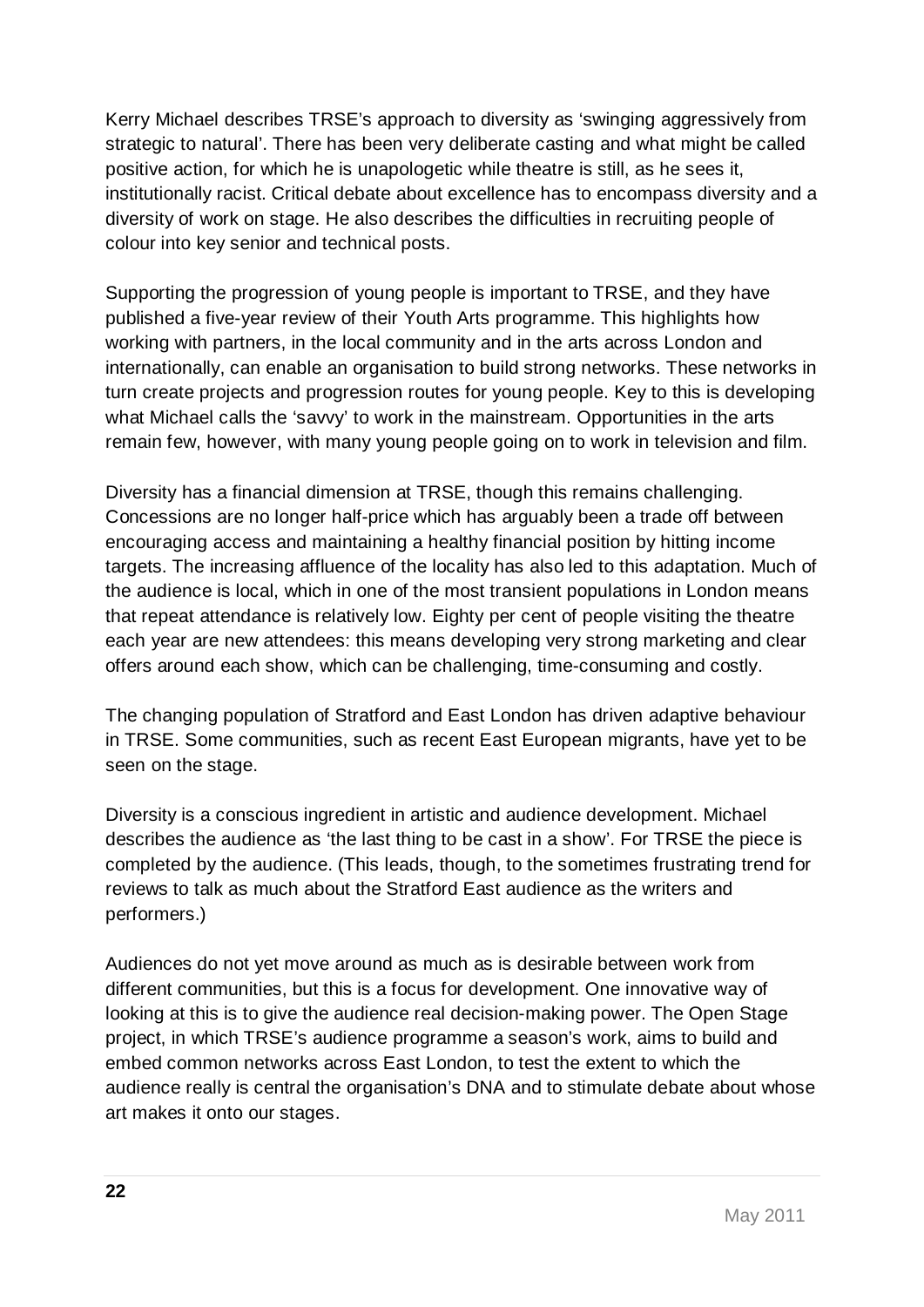TRSE plays a key role in Stratford and is integral to a number of partnerships, some of which respond to the opportunity and change represented by London 2012. TRSE has engaged in this wholeheartedly, an example of how positive change can also be a 'disturbance' in resilience terms, bringing uncertainty and risk as well as opportunity. Their networks and information on audiences and communities have been vital in playing this role. Sharing information has been very beneficial.

Organisational memory and a shared culture of purpose are key to adaptive resilience and visible throughout TRSE. Staff and artists often return to work there after time out elsewhere or to raise families, and the founding principles still guide the organisation. The Artistic Director role has tended to be held by people who have grown up in the organisation (Kerry Michael joined 14 years ago to help market a show to the local Cypriot community, and held a number of roles before becoming Artistic Director).

#### <span id="page-22-0"></span>**Urban Development**

Urban Development is a music-led arts organisation based in Newham, east London. The company focuses on nurturing and raising the aspirations of local young artists and musicians, by helping to address the balance in terms of under-representation, life chances and opportunities not given by mainstream culture (be it music industry, media or education establishments).

The company started life as an artist's collective in the mid 1990s producing residencies with DJ Pogo and theatre producer Jonzi D. These projects featured an innovative mix of hip-hop/DJ culture, live music and vocal performances. Founder and CEO Pamela McCormick recalls her role back then as that of a 'conscientious producer, manager and non-artistic all-rounder'. Urban Development came into being in 2000 with fixed-term funding from the Arts Council.

Pamela's role focused on building links with the borough council, local education establishments and developing the organisational aspects of the company. The education outreach and artistic direction was lead by artists.

Urban Development grew enormously through an intense 18-month stint as one of the first London Youth Music Action Zone (LYMAZ) delivery partners. Since then it has defined itself and its core vision around the support of emerging artists, producing events, partnerships, and education outreach initiatives that respond to the changes, complexities and needs of today's music industry. This has required a number of changes to organisation and programme structures.

Urban Development is now a small organisation with just two full-time staff members and it relies upon a fluid team of young freelancers, artist tutors and interns to respond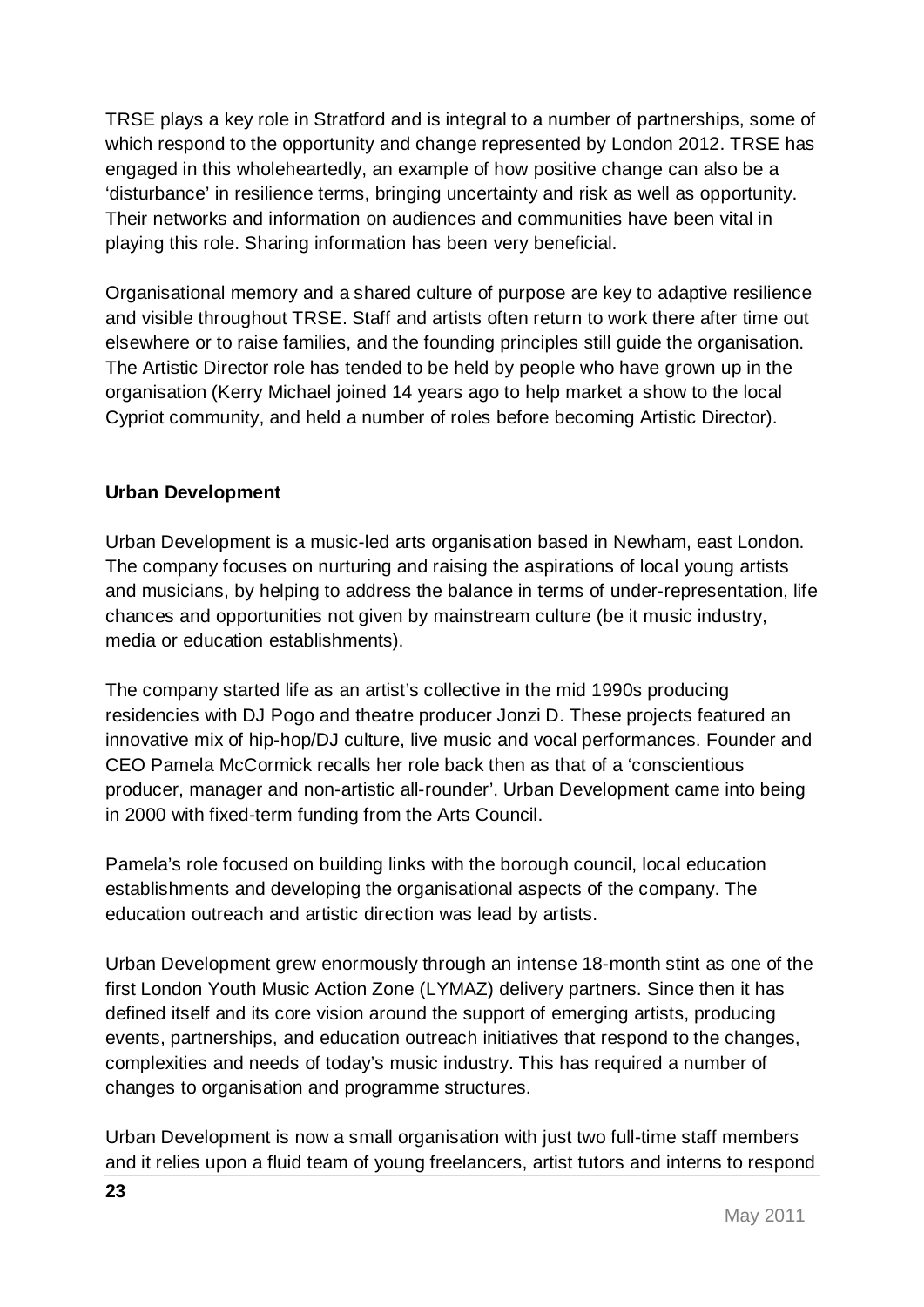to the fluctuating demands of projects. The company prides itself on recruiting a large proportion of the freelance team through its internship scheme and participants from past projects. Pamela says: 'Strategic recruiting of freelances is particularly useful as they often bring a fresh approach, energy and perspective to projects and practice, which in turn keeps the organisation vital.'

Pamela's leadership is key to maintaining the company's core vision including a high level of commitment to diversity. She says: 'The company is mindful of being positively discriminating throughout the organisation from interns and team right up to board members. The company is consciously a non-white led organisation in terms of program, participants and artists. It's helped define who we are.'

A desire to address the cultural balance has been instrumental in the shaping of the company's vision and connection to diversity on the whole. This can be seen in the use of the word urban, for example, and the unexpected challenges its use in the company's name created. Its initial use was simply taken from urban meaning 'from the city', due to the nature and location of the company's projects. The term then morphed to being a synonym for Black. One answer to these conflicting definitions was a short-lived tactical reduction of company's name to UD. The return to Urban Development reflected its arrival at its own definition, equating to a city rich in culture.

Innovation plays an important role in remaining a youth-orientated organisation. Innovation is nurtured by a process of constantly reviewing their business plan, particularly the financial side of things, connecting with the team, referring and aligning with 'the outside world', and buying in expertise for specific areas when necessary. This model led to the development of Urban Development's recording studio. Through conversations with the team, it was clear that recording facilities and rehearsal space would be essential to bring together all the strands of their work.

Another example is their Industry Takeover project. It aims to connect emerging and fringe talent with the right people in the music industry to help them progress in their careers, while helping industry address some of their diversity challenges via internships and sourcing new talent.

#### <span id="page-23-0"></span>**Watershed**

Watershed is a Bristol-based cross-artform producer set up 1982 as the UK's first media centre. Curating ideas, spaces and talent, Watershed enables artistic visions and creative collaborations to flourish.

Watershed's city centre building was purchased four years ago with support from South West Regional Development Agency (SWRDA), which underwrote the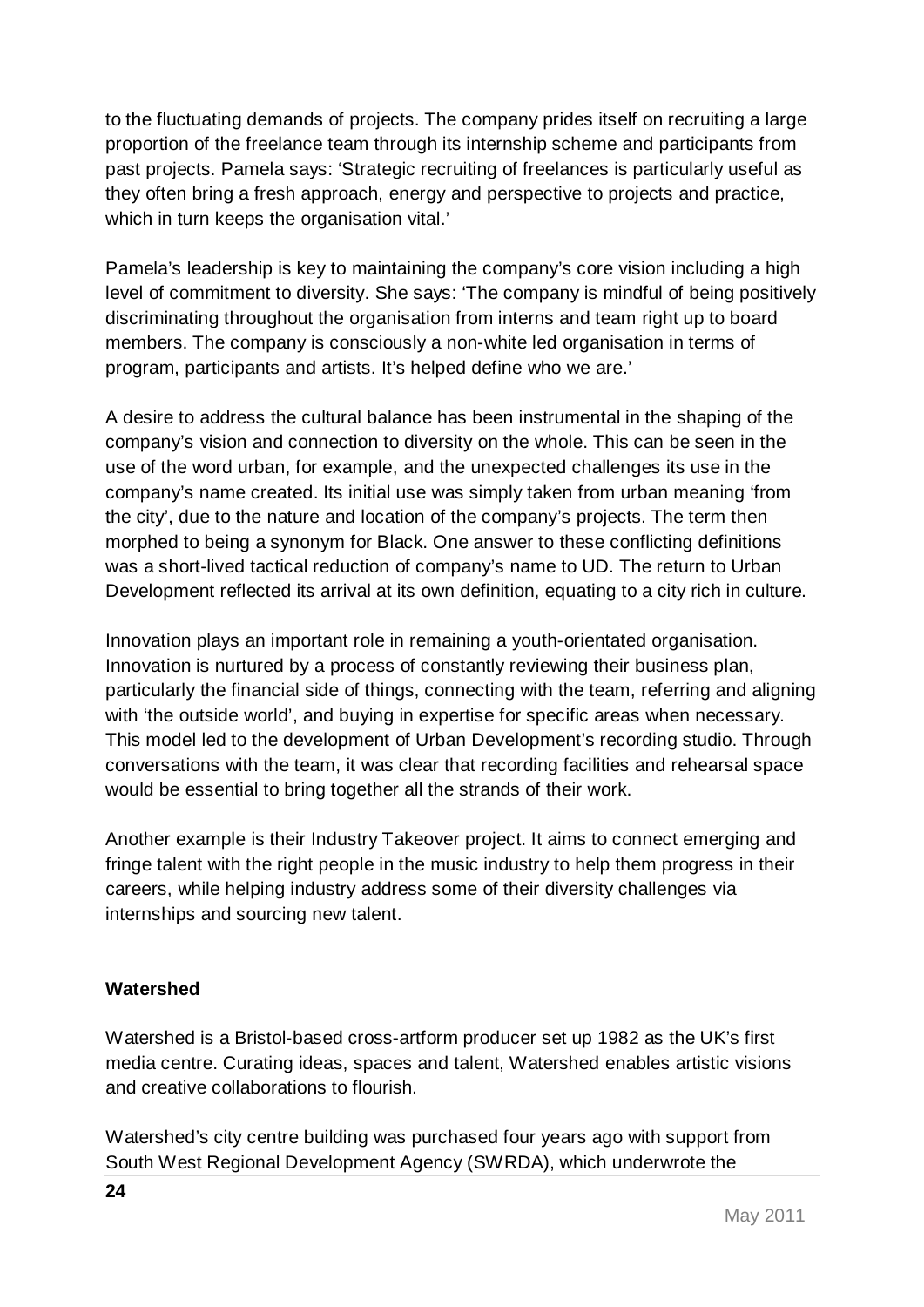mortgage, encouraging Watershed to plough income generated from commercial lets into creative economy projects, enabling capital investment to be recycled into ongoing revenue.

The Watershed Group comprises three companies: Watershed Arts Trust, a trading arm and iShed CIC, including the Pervasive Media Studio. Each company is separately run with its own board and advisers and focuses on a specific aspect of the business, creating a lively mix of public and commercial projects and assets ranging from a wholly-owned commercially-led cinema, café/bar and event space, to research projects developed within the Pervasive Media studio. It employs a total of 70 people.

iShed's Director, Clare Reddington joined Watershed as a producer on Seed, a groundbreaking project developing a cloud computing service for animators. DreamWorks used the service to render most of *Shrek*, and its success ignited an abundance of commercial opportunities. This move into the commercial sector provoked concerns from both the Arts Council and Charities Commission, so iShed was set up as a wholly-owned subsidiary to create more flexibility and freedom. iShed currently employs six full-time equivalent staff and four freelance producers.

iShed's main activity has been Media Sandbox, an annual seed funding scheme that invests in six companies that form a peer learning group, Theatre Sandbox, working in turn with six theatre companies and the Pervasive Media Studio's Artist and Residency schemes.

The Pervasive Media Studio was set up in 2008 in association with HP Labs and SWRDA. It is a multi-disciplinary lab, a curated space in which diverse people and projects explore and produce media content, applications and services. It has gathered a community of artists, creative companies, technologists and academics working together on projects.

Watershed's approach to diversity builds on its core values and ambitious forward thinking. As Clare says: 'The thing that really underpins all we do is that the more diverse the background, skills, people and organisations in a project, the better it will be. Diversity for us means that we curate as many different voices into our space and projects as we can, believing it will make projects better. We focus on the quality of the ideas, not the pedigree of the backgrounds, and on working in partnership with people from communities.'

Watershed does not have a diversity policy but chooses instead to ensure communications are as broad as possible. Theatre Sandbox, for example, worked with a disabled theatre company and a deaf company as two of the six commissions simply because the ideas were so much better than others.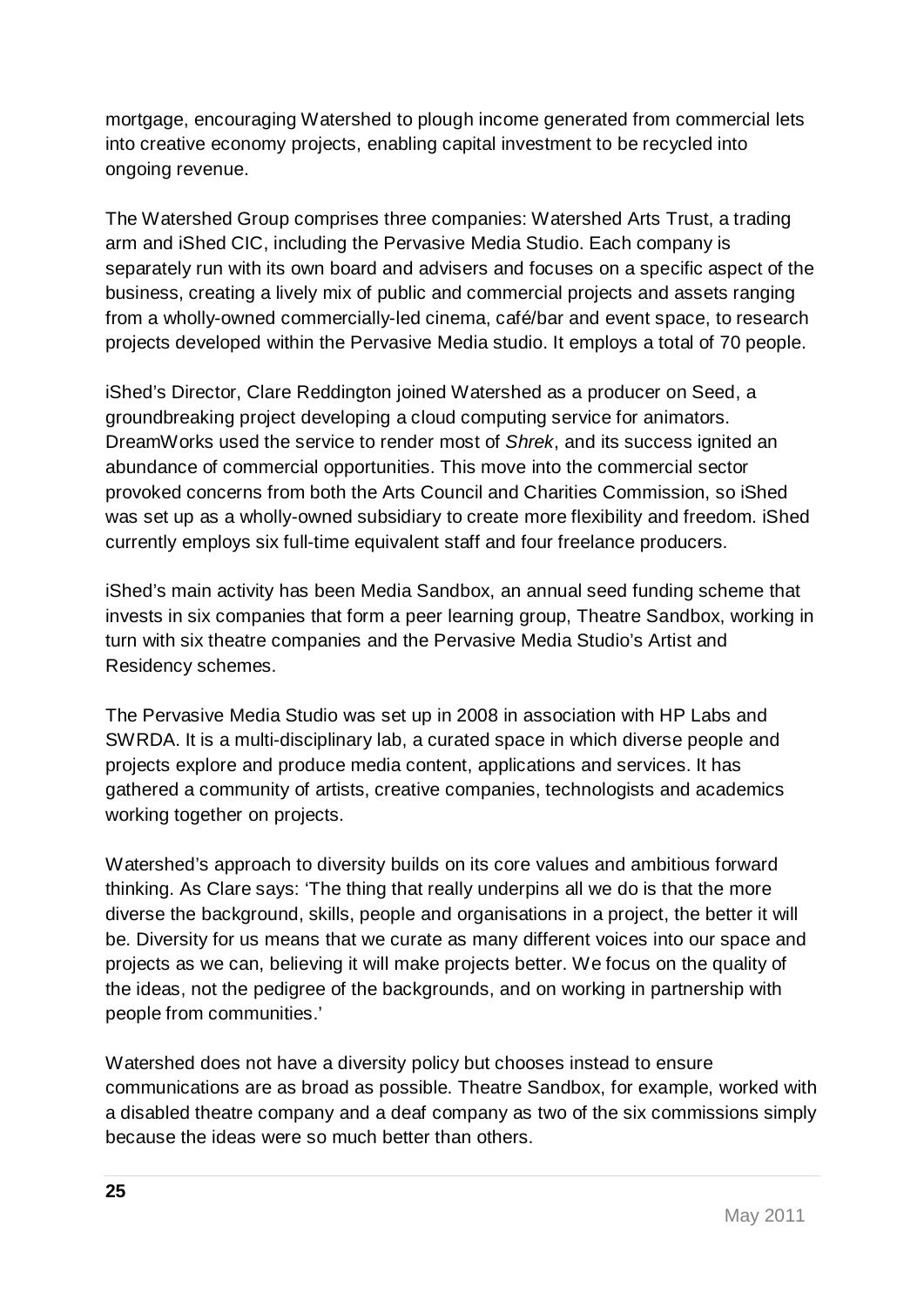This approach means investing in the 'people time' to go out and talk to others to draw in as wide a group as possible. This means Watershed is constantly adapting: 'Watershed is a kind of organisational change beast – we are forever changing our business model and how we operate and I think that's incredibly exhausting for our staff sometimes. But we do tend to be more resilient because of it,' says Clare.

Innovation is nurtured throughout the organisation, with staff at all levels encouraged to find and produce their own projects and do secondments and placements elsewhere. Internship and secondments into the organisation at a senior level bring new ideas into the organisation and encourage change.

Watershed works to develop assets including intellectual property, but it does not currently take stakes in the work, as the stable is too small to bring a significant return, and to avoid the risk of the art becoming 'safer'. Clare describes Watershed as looking at value 'in the financial sense but also social and cultural sense. We look at it from an ecological rather than transactional point of view'. iShed does, however, take broker finder fees when passing on commercial work.

The diversity of activity and programmes within Watershed is important for its income streams, but also integral to its social and cultural business. An example is the multiple use of the cinema, where the breadth allows Watershed to generate income and serve the public. A typical multiplex seat is used about 120 times a year but Watershed cinema seats are used 350 times a year because of the diversity of the offer. The diversity of cultural activity directly increases the ability to generate income, through imaginative use of the 'asset' of the cinema spaces.

The majority of Watershed's income comes from audience members: just 19% of group income comes public funding but around 71% is generated from sales: tickets, tenancies, café/bar revenue and events. This means being mindful of visitor experience, satisfaction and external competition. Staff are encouraged to look for new opportunities and new markets, creating a stimulating work environment, which is also very self-aware. The whole organisation is kept aware of everything from the unit price of a cake sold in the café to the cost of artist residencies.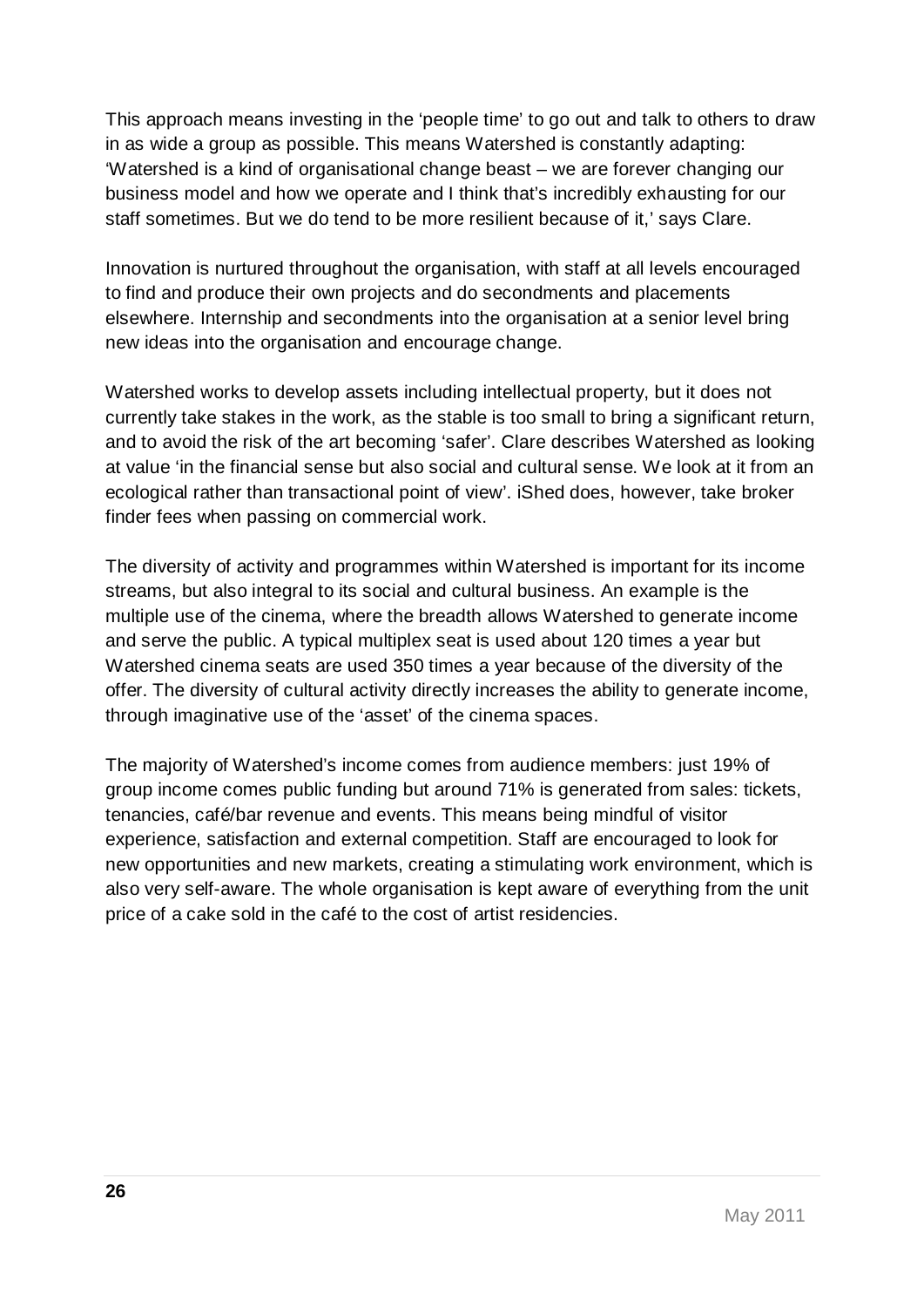| <b>Characteristics</b>                                                                           | What you might see                                                                                                                                                                                                                                                                                                                                                                                                                                                                                                                                         | <b>Benefits of embracing diversity</b>                                                                                                                                                                                                                                                                                                                                                                                                                                                                                                 |
|--------------------------------------------------------------------------------------------------|------------------------------------------------------------------------------------------------------------------------------------------------------------------------------------------------------------------------------------------------------------------------------------------------------------------------------------------------------------------------------------------------------------------------------------------------------------------------------------------------------------------------------------------------------------|----------------------------------------------------------------------------------------------------------------------------------------------------------------------------------------------------------------------------------------------------------------------------------------------------------------------------------------------------------------------------------------------------------------------------------------------------------------------------------------------------------------------------------------|
| <b>Resources</b>                                                                                 |                                                                                                                                                                                                                                                                                                                                                                                                                                                                                                                                                            |                                                                                                                                                                                                                                                                                                                                                                                                                                                                                                                                        |
| Culture of<br>shared purpose<br>and values<br>rooted in<br>organisational<br>memory              | Decision-making is actively<br>$\bullet$<br>influenced by clearly defined and<br>articulated vision and purpose<br>Anything outside core purpose<br>٠<br>taken on very consciously and<br>after due reflection<br>Purpose and values are shared<br>$\bullet$<br>and understood externally as<br>well as internally - by partners<br>and audiences<br>An open, transparent culture<br>٠<br>encourages a diversity of views<br>and input from all levels of the<br>organisation                                                                              | A range of voices and inputs<br>$\bullet$<br>into shaping the culture,<br>purpose and values enriches it<br>and makes it more inclusive,<br>capturing ideas from wide set<br>of perspectives<br>Less chance of 'losing touch'<br>$\bullet$<br>with changing environment -<br>artists and audiences, funders,<br>locality - due to diverse inputs                                                                                                                                                                                       |
| Predictable<br>financial<br>resources<br>derived from a<br>robust business<br>model <sup>3</sup> | A clear understanding of how the<br>$\bullet$<br>organisation generates income<br>and creates value for others (i.e.<br>a business model) connects<br>activity, resources, customers<br>and revenue streams<br>A range of revenue income<br>streams, derived from a range of<br>activities, and sources, with<br>some degree of predictability<br>Budget includes income derived<br>٠<br>from exploitable assets (e.g.<br>merchandise, intellectual<br>property, consultancy fees) and<br>expenditure relating to creation<br>of current and future assets | Diversity of revenue income<br>$\bullet$<br>streams based on range of<br>markets/customers/funders<br>reduces risk of sudden decline<br>Diversity within audiences<br>$\bullet$<br>increases potential reach<br>Diversity integral to business<br>$\bullet$<br>model will be well rooted and<br>give greater creativity and<br>reach<br>A diversity of organisational<br>٠<br>models and governance<br>structures may increase<br>opportunities and allow<br>innovation (e.g. trading<br>company alongside limited<br>company charity) |
| Strong networks                                                                                  | Internal:                                                                                                                                                                                                                                                                                                                                                                                                                                                                                                                                                  | Internal:                                                                                                                                                                                                                                                                                                                                                                                                                                                                                                                              |

# <span id="page-26-0"></span>4. Characteristics likely to increase adaptive resilience

<span id="page-26-1"></span><sup>&</sup>lt;sup>3</sup> Business model: Osterwalder and Pigneur define this as: 'A business model describes the rationale of how an organization creates, delivers, and captures value.' (Osterwalder and Pigneur, *Business Model Generation*, John Wiley and Sons, 2009, p14). In a non-profit context this should include how income, including grant funding, is generated, from whom and for what.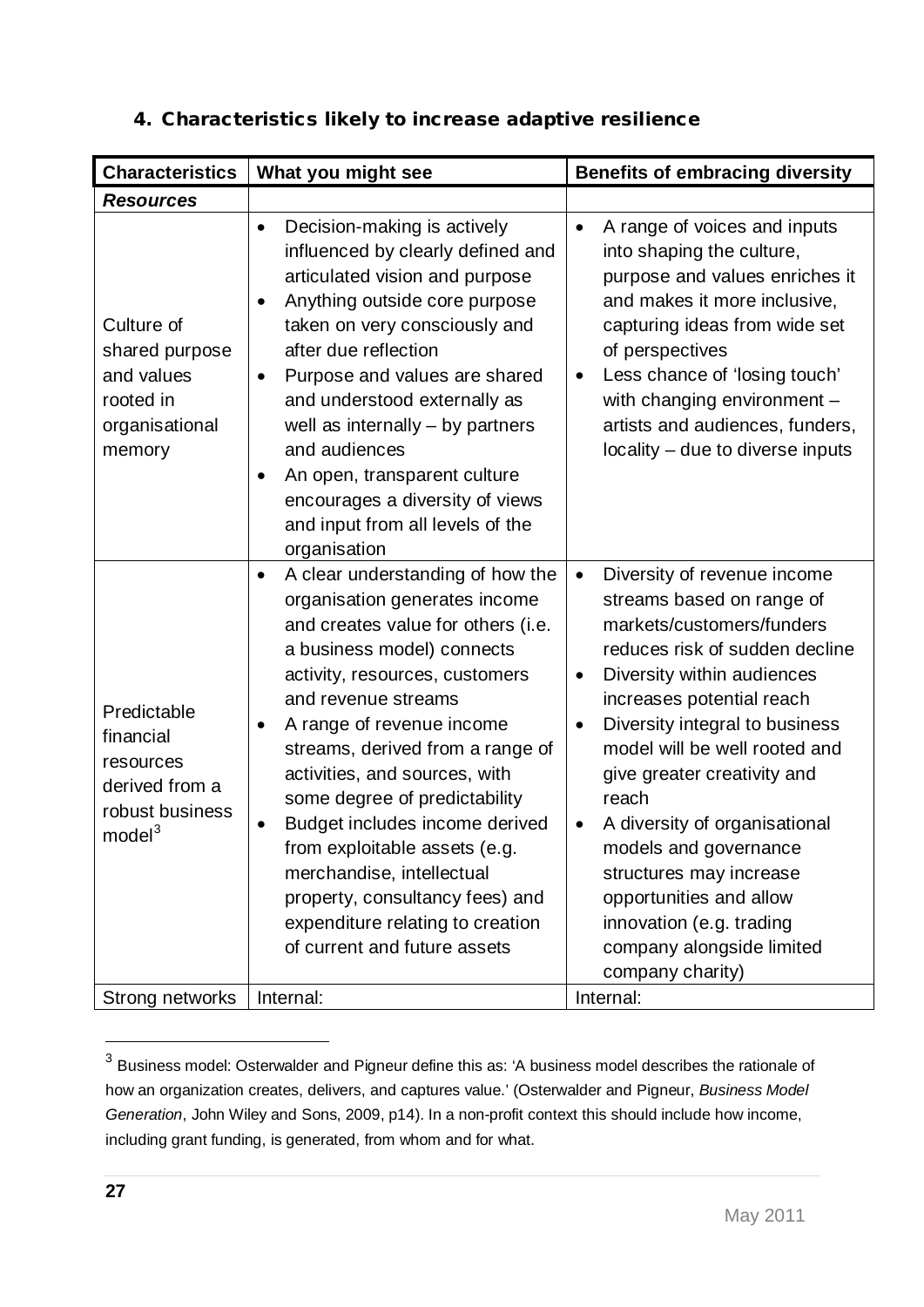| (internal and<br>external) | Cross-team working is common<br>٠<br>and effective<br>Flexibility in roles is encouraged<br>$\bullet$<br>Networking by staff at all levels<br>٠<br>is encouraged and supported<br>Formal or informal platforms<br>for ideas to be shared and nurtured<br>in place                                                                                                                                | Diversity of workforce integral<br>$\bullet$<br>to the value of networks -<br>creates learning, innovation,<br>breadth<br>Diversity of people involved in<br>$\bullet$<br>networks creates breadth and<br>fresh ideas                                                                                                                                                                                |
|----------------------------|--------------------------------------------------------------------------------------------------------------------------------------------------------------------------------------------------------------------------------------------------------------------------------------------------------------------------------------------------------------------------------------------------|------------------------------------------------------------------------------------------------------------------------------------------------------------------------------------------------------------------------------------------------------------------------------------------------------------------------------------------------------------------------------------------------------|
|                            |                                                                                                                                                                                                                                                                                                                                                                                                  |                                                                                                                                                                                                                                                                                                                                                                                                      |
|                            | External:                                                                                                                                                                                                                                                                                                                                                                                        | External:                                                                                                                                                                                                                                                                                                                                                                                            |
|                            | Organisation works in<br>collaboration to maximise its<br>impact<br>Information is drawn from broad<br>٠                                                                                                                                                                                                                                                                                         | Networks including diverse<br>groups and communities of<br>interest keep organisation in<br>touch with more people                                                                                                                                                                                                                                                                                   |
|                            | networks and utilised                                                                                                                                                                                                                                                                                                                                                                            | Information coming from<br>$\bullet$                                                                                                                                                                                                                                                                                                                                                                 |
|                            | Staff at all levels are involved in<br>$\bullet$<br>appropriate networks and                                                                                                                                                                                                                                                                                                                     | diverse viewpoints challenges<br>established thinking                                                                                                                                                                                                                                                                                                                                                |
|                            | collaborations                                                                                                                                                                                                                                                                                                                                                                                   | New and diverse networks                                                                                                                                                                                                                                                                                                                                                                             |
|                            | Key networks are targeted<br>٠                                                                                                                                                                                                                                                                                                                                                                   | bring advocates for the                                                                                                                                                                                                                                                                                                                                                                              |
|                            | strategically                                                                                                                                                                                                                                                                                                                                                                                    | organisation in different places                                                                                                                                                                                                                                                                                                                                                                     |
| Intellectual,              | Organisation makes best use,<br>including sales where applicable,<br>of intangible assets e.g. staff<br>skills, intellectual property (IP)<br>such as repertoire or data,<br>relationships and physical assets<br>e.g. buildings and equipment<br><b>Budgets show planned</b><br>$\bullet$<br>investment into the creation and<br>exploitation of new assets (e.g.<br>new digital platforms, new | Diversity within workforce will<br>tend to lead to diversity of<br>assets and activities and ways<br>to utilise them<br>Diversity of kinds of assets will<br>$\bullet$<br>reduce risk and increase reach<br>Diversity of markets and<br>$\bullet$<br>distribution platforms for assets<br>increases resilience (less risk<br>of total market failure)<br>Diversity of products protects<br>$\bullet$ |
| human and                  | repertoire, merchandise)                                                                                                                                                                                                                                                                                                                                                                         | against shifts in individual                                                                                                                                                                                                                                                                                                                                                                         |
| physical assets            | By-products of primary arts<br>$\bullet$<br>activity exploited beyond event<br>(e.g. from learning materials to<br>T-shirts to DVDs of<br>performances)<br>IP may be shared with others to<br>٠<br>be exploited in collaboration with<br>better places partners<br>Spaces and facilities are often<br>$\bullet$<br>shared with others, with either in-                                           | markets                                                                                                                                                                                                                                                                                                                                                                                              |
|                            | kind or financial income                                                                                                                                                                                                                                                                                                                                                                         |                                                                                                                                                                                                                                                                                                                                                                                                      |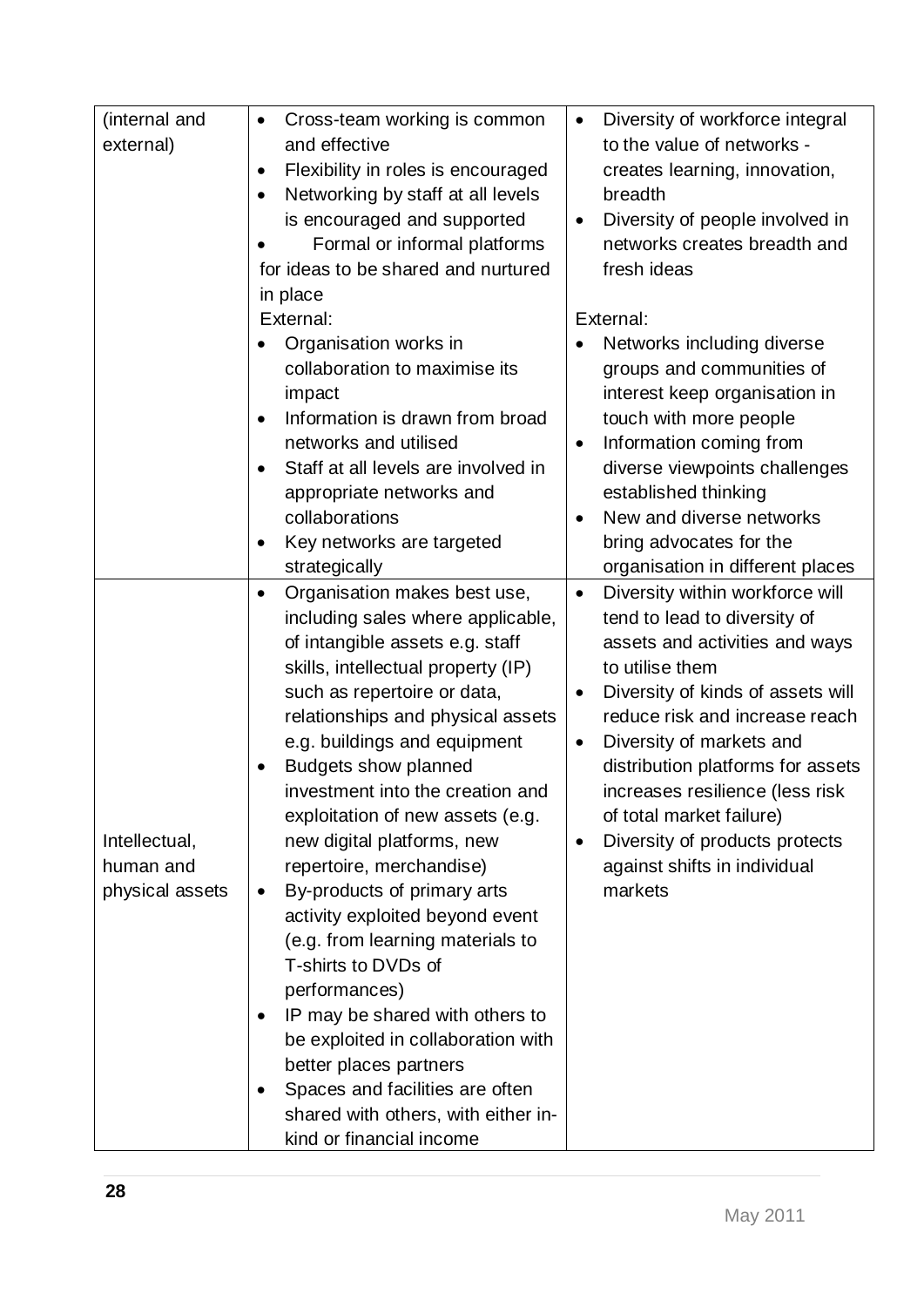| <b>Adaptive Skills</b>                                                                              |                                                                                                                                                                                                                                                                                                                                                                                                                                                                                                                                                                                                                                                                         |                                                                                                                                                                                                                                                                                                                                                                                                                                                                                                                                                                |
|-----------------------------------------------------------------------------------------------------|-------------------------------------------------------------------------------------------------------------------------------------------------------------------------------------------------------------------------------------------------------------------------------------------------------------------------------------------------------------------------------------------------------------------------------------------------------------------------------------------------------------------------------------------------------------------------------------------------------------------------------------------------------------------------|----------------------------------------------------------------------------------------------------------------------------------------------------------------------------------------------------------------------------------------------------------------------------------------------------------------------------------------------------------------------------------------------------------------------------------------------------------------------------------------------------------------------------------------------------------------|
| Leadership,<br>management<br>and governance                                                         | Leadership team provides clarity<br>٠<br>internally and externally, with<br>appropriate decision-making<br>processes<br>Management and board always<br>٠<br>seeking improvement and future-<br>focused, while delivering current<br>mission with flexibility<br>Clear, challenging and<br>٠<br>supportive management and<br>reporting systems in place,<br>alongside open culture that<br>involves all staff<br>Board and leadership team have<br>٠<br>appropriate skills and<br>commitment and make relevant<br>contributions<br>Succession issues are<br>٠<br>considered well in advance, for<br>senior staff and board                                               | Diversity within leadership<br>$\bullet$<br>teams likely build adaptive<br>resilience - broader skills base,<br>different perspectives and more<br>creativity<br>Flexibility of approach for<br>$\bullet$<br>different situations will tend to<br>allow for better strategic fit or<br>suitability<br>Openness and inclusivity<br>$\bullet$<br>encourages the culture of<br>shared purpose                                                                                                                                                                     |
| Adaptive<br>capacity:<br>Innovation and<br>experimentation<br>embedded in<br>reflective<br>practice | Experimentation leads to<br>٠<br>changes in how things are done<br>Programme is designed to<br>٠<br>balance forward planning with<br>flexibility - it may leave time or<br>spaces unprogrammed to allow<br>for unexpected opportunities<br>Lateral thinking and opportunity<br>$\bullet$<br>spotting is common<br>Successful innovations<br>$\bullet$<br>integrated into how people work<br>Balance of activities changes<br>٠<br>over time due to regular<br>reflection on learning from<br>developmental or new activity<br>Change seen as a natural<br>٠<br>positive, not an unavoidable trial,<br>and all staff actively prepared for<br>innovation and disturbance | Innovation can be used<br>$\bullet$<br>strategically to increase the<br>diversity of activities, products<br>and audiences/markets<br>A diversity of innovation<br>$\bullet$<br>strategies increases chances of<br>success: e.g. approaches<br>based on exploiting knowledge<br>or skills will work differently to<br>those based on new<br>techniques, products or<br>markets<br>Innovation can itself be a driver<br>$\bullet$<br>of change internally and<br>externally $-$ but puts the<br>organisation in greater control<br>than simply being responsive |
| <b>Situation</b><br>awareness of                                                                    | Formal and informal ways of<br>$\bullet$<br>collecting and considering                                                                                                                                                                                                                                                                                                                                                                                                                                                                                                                                                                                                  | Diversity of ways of collecting<br>$\bullet$<br>information - e.g. not just data                                                                                                                                                                                                                                                                                                                                                                                                                                                                               |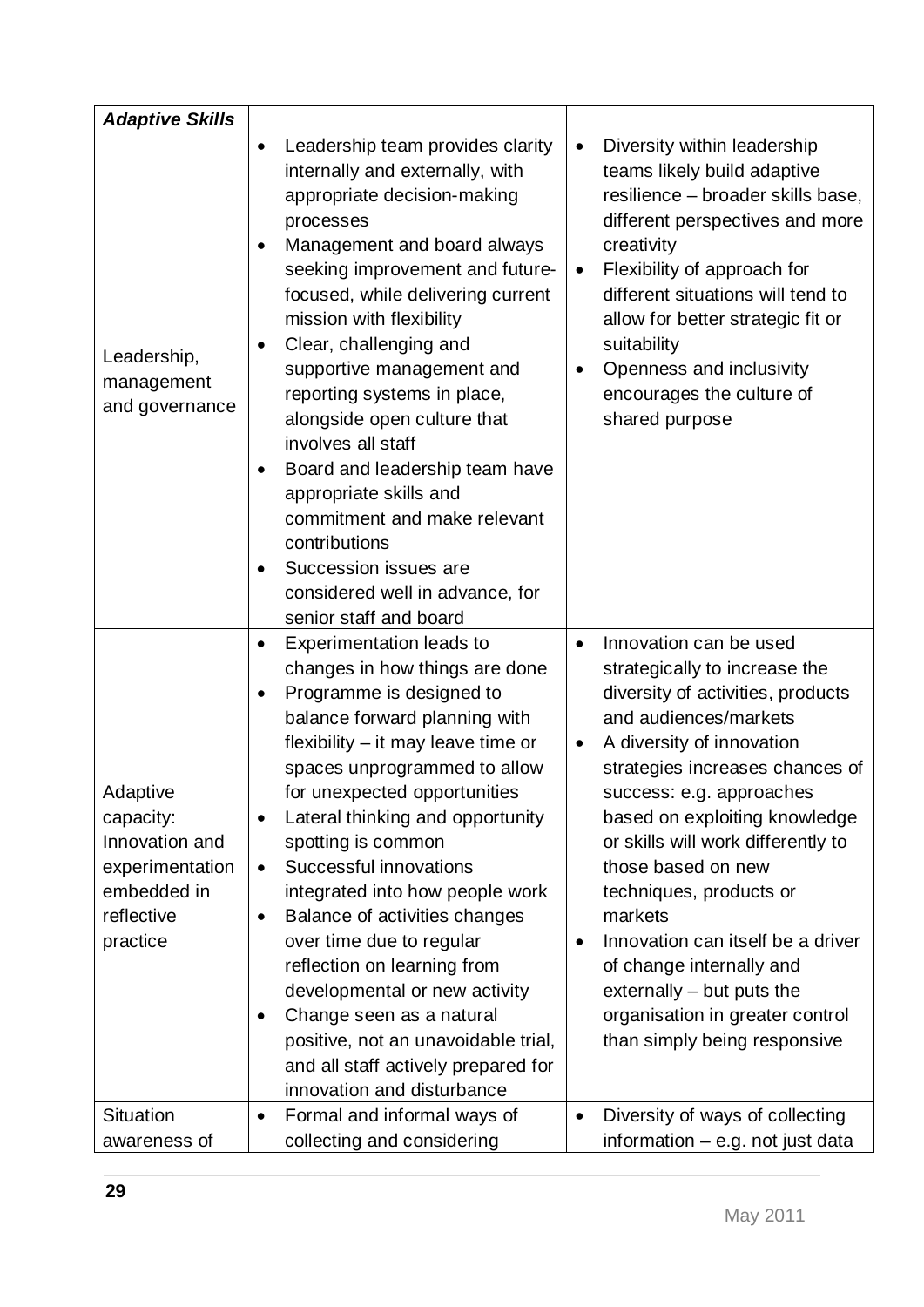| environment<br>and<br>performance                                                         | information about the operating<br>environment<br>Awareness of innovative practice<br>$\bullet$<br>in its area of expertise<br>Well-designed and appropriate<br>metrics and qualitative data in<br>place for measuring performance<br>Information is regularly and<br>$\bullet$<br>creatively used to inform short-,<br>medium- and long-term planning<br>and decision making        | but also stories, meetings,<br>social media - will tend to<br>create richer awareness and<br>conversations<br>Diversity of perspectives crucial<br>$\bullet$<br>to situation awareness as it<br>creates richer feedback and<br>better self-awareness |
|-------------------------------------------------------------------------------------------|--------------------------------------------------------------------------------------------------------------------------------------------------------------------------------------------------------------------------------------------------------------------------------------------------------------------------------------------------------------------------------------|------------------------------------------------------------------------------------------------------------------------------------------------------------------------------------------------------------------------------------------------------|
| Management of<br>key<br>vulnerabilities:<br>planning and<br>preparation for<br>disruption | Analysis of emerging and<br>$\bullet$<br>inherent vulnerabilities carried<br>out on a regular basis and<br>integrated into medium- and<br>long-term planning<br>An ethos is in place which<br>$\bullet$<br>acknowledges vulnerabilities and<br>accepts that things will change<br>Some financial and resource<br>flexibility or reserve is retained to<br>respond to the unexpected. | Diverse sources of information<br>$\bullet$<br>enrich understanding: knowing<br>what you can know (and<br>acknowledging there may be<br>some things you can't)                                                                                       |

# <span id="page-29-0"></span>5. Seven useful things for any organisation to do

#### *1. Build a diverse workforce and talent pool*

- focus on attracting and developing the best, most diverse talent you can
- if all jobs require graduates in similar disciplines you may lessen diversity of thought, no matter what age, gender or ethnicity
- diversity of talent leads to diversity of customers (and next wave of talent)

#### *2. Nurture a diversity of markets and partners*

- develop sustained relationships, not just 'visits' from particular groups
- diversity of partners builds resilience if one drops out
- stay relevant to your audience and understand their patterns of behaviour by listening and paying attention to data

## *3. Diversify your assets to diversify your markets*

- consider your unique knowledge and skills and target those who need them
- strategically invest in creating assets knowledge, projects, IP, facilities that allow you to reach diverse markets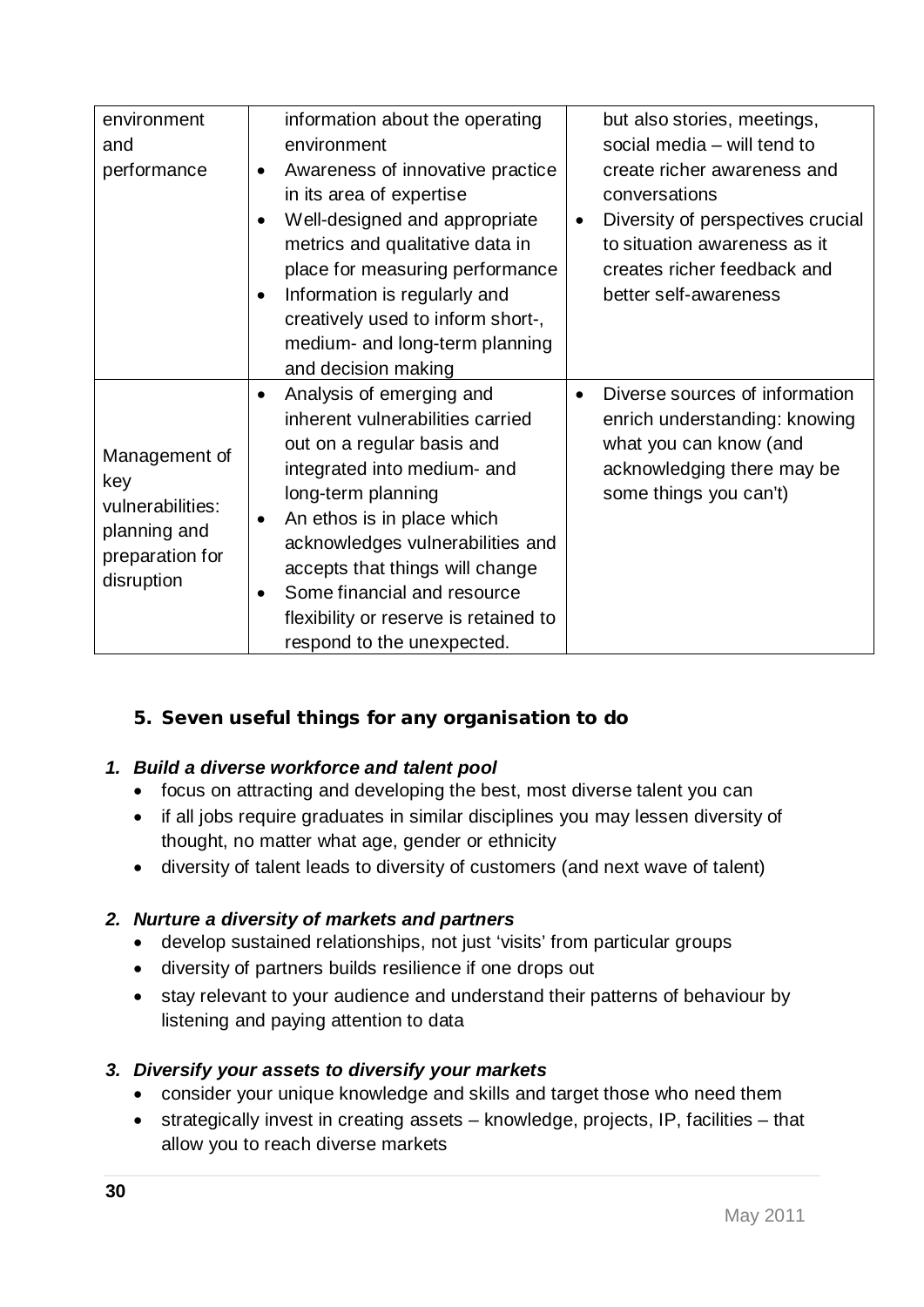• audience relationships can be the backbone of an ability to respond to change

#### *4. Be open and transparent to increase diversity*

- share your vision and reality (including data) with audiences and stakeholders
- test the boundaries of your and others' versions of diversity and be prepared to talk about difficult issues or conflicts that might arise
- open up decision-making processes to include a diversity of people making actual decisions as well as feeding in perspectives

#### *5. Develop a clear business case*

- avoid top-down targets and plans in favour of changing behaviours
- you will need to invest in building your diversity and be clear on return sought
- don't forget the cultural dimension to your business case: it's not just numbers

### *6. Gather good data and stories and share them very actively*

- collect, monitor and discuss data about the diversity of your programme, artists, staff and audiences – and understand the nuances
- share what you can in order to benchmark and interpret data
- examine your work regularly and discuss the findings with people involved

#### *7. Be as flexible as possible*

- be prepared to adapt your business model, activities and structure in order to be true to your core purpose and identity
- resist systems that reduce risk but make you less responsive
- flexibility over business and governance models can help build organisations

## <span id="page-30-0"></span>6. Prompts for self assessment

The following questions are offered as prompts for self-assessment and reflection, if you want to think about how your organisation could embrace the creative case for diversity and build your adaptive resilience. There are no 'wrong' or 'right' answers, but talking about some of these questions within your organisation may stimulate fresh thinking and new ideas.

| <b>Characteristics</b>                                                           | Potential prompts for self assessment                                                                                                                                                                                                                                                                                                                                                                   |  |
|----------------------------------------------------------------------------------|---------------------------------------------------------------------------------------------------------------------------------------------------------------------------------------------------------------------------------------------------------------------------------------------------------------------------------------------------------------------------------------------------------|--|
| Culture of shared<br>purpose and values<br>rooted in<br>organisational<br>memory | How do you use creative, workforce and audience diversity?<br>$\bullet$<br>How are staff and board involved in conversations about the<br>$\bullet$<br>ongoing development of your shared purpose?<br>How are stakeholders, including funders, audiences, artists and<br>$\bullet$<br>communities, involved in developing that shared purpose?<br>What other approaches are you aware of that you could |  |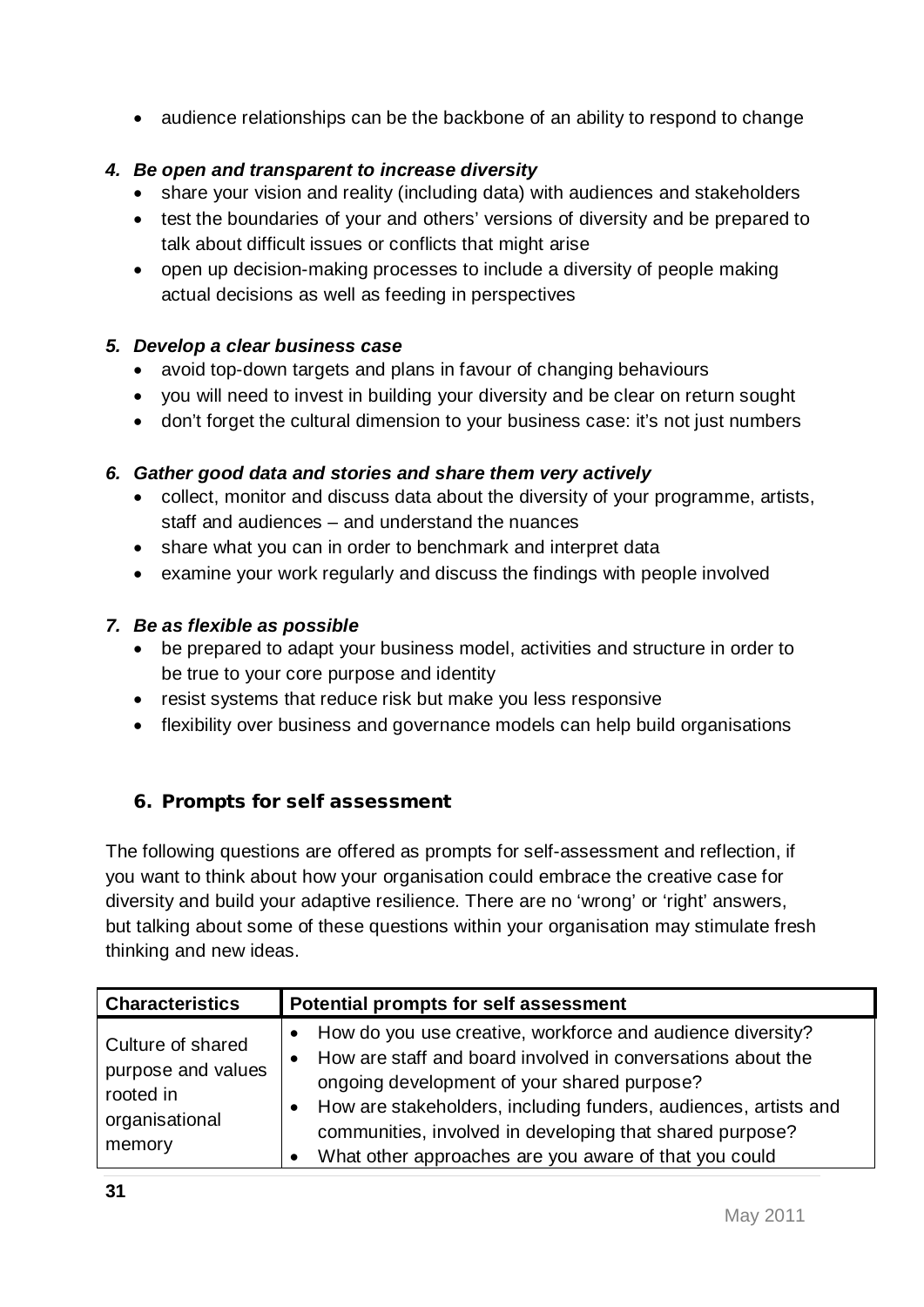|                                                                                               | benchmark yourself against?                                                                                                                                                                                                                                                                                                                                                                                                                                                                    |
|-----------------------------------------------------------------------------------------------|------------------------------------------------------------------------------------------------------------------------------------------------------------------------------------------------------------------------------------------------------------------------------------------------------------------------------------------------------------------------------------------------------------------------------------------------------------------------------------------------|
| Predictable financial<br>resources derived<br>from a robust<br>business model                 | What other sources of income might you explore?<br>$\bullet$<br>Are there kinds or groups or people/organisations who might want<br>$\bullet$<br>your product or the value you create that you haven't targeted yet?<br>What in-kind income can you generate, e.g. via collaboration,<br>$\bullet$<br>volunteering, exchanges, sponsorship?                                                                                                                                                    |
| Strong networks<br>(internal/external)                                                        | What diverse backgrounds and skills are in your workforce?<br>$\bullet$<br>How are people encouraged to be confident to share and use their<br>$\bullet$<br>diverse skills, backgrounds and knowledge?<br>How diverse are the people in your networks $-$ do they include<br>$\bullet$<br>people of different classes, ages, gender, formal/informal<br>educations, positions etc.?<br>How could you make your networks more diverse or get involved<br>$\bullet$<br>in more diverse networks? |
| Intellectual, human<br>and physical assets                                                    | What do you see as your current assets?<br>$\bullet$<br>What activity do you do that you could create assets from?<br>$\bullet$<br>What skills or resources would you need to invest into developing<br>$\bullet$<br>your assets further?                                                                                                                                                                                                                                                      |
| Leadership,<br>management and<br>governance                                                   | What are the diverse skills and strengths of the leadership team<br>$\bullet$<br>and board?<br>How do your processes encourage people to share and use their<br>$\bullet$<br>diverse skills, backgrounds and knowledge?<br>How do you gain other perspectives on your work?<br>$\bullet$                                                                                                                                                                                                       |
| Adaptive capacity:<br>Innovation and<br>experimentation<br>embedded in<br>reflective practice | What recent learning from experimentation or research could you<br>$\bullet$<br>use to adapt how you work?<br>How could you get diverse perspectives on how you innovate?<br>$\bullet$<br>How do your organisational structures encourage or inhibit<br>$\bullet$<br>innovation?                                                                                                                                                                                                               |
| <b>Situation</b><br>awareness of<br>environment and<br>performance                            | How systematically or regularly do you use the diversity within<br>$\bullet$<br>your organisation to consider opportunities and threats?<br>How seriously do you take what you know when it comes to<br>$\bullet$<br>planning and decision-making?<br>What is happening in your relevant demographics that might<br>$\bullet$<br>impact on you in the future?                                                                                                                                  |
| Management of key<br>vulnerabilities                                                          | How do you talk about change in the organisation?<br>$\bullet$<br>What do you worry about most?<br>How does your board think about key vulnerabilities and prepare<br>$\bullet$<br>for different possibilities?                                                                                                                                                                                                                                                                                |